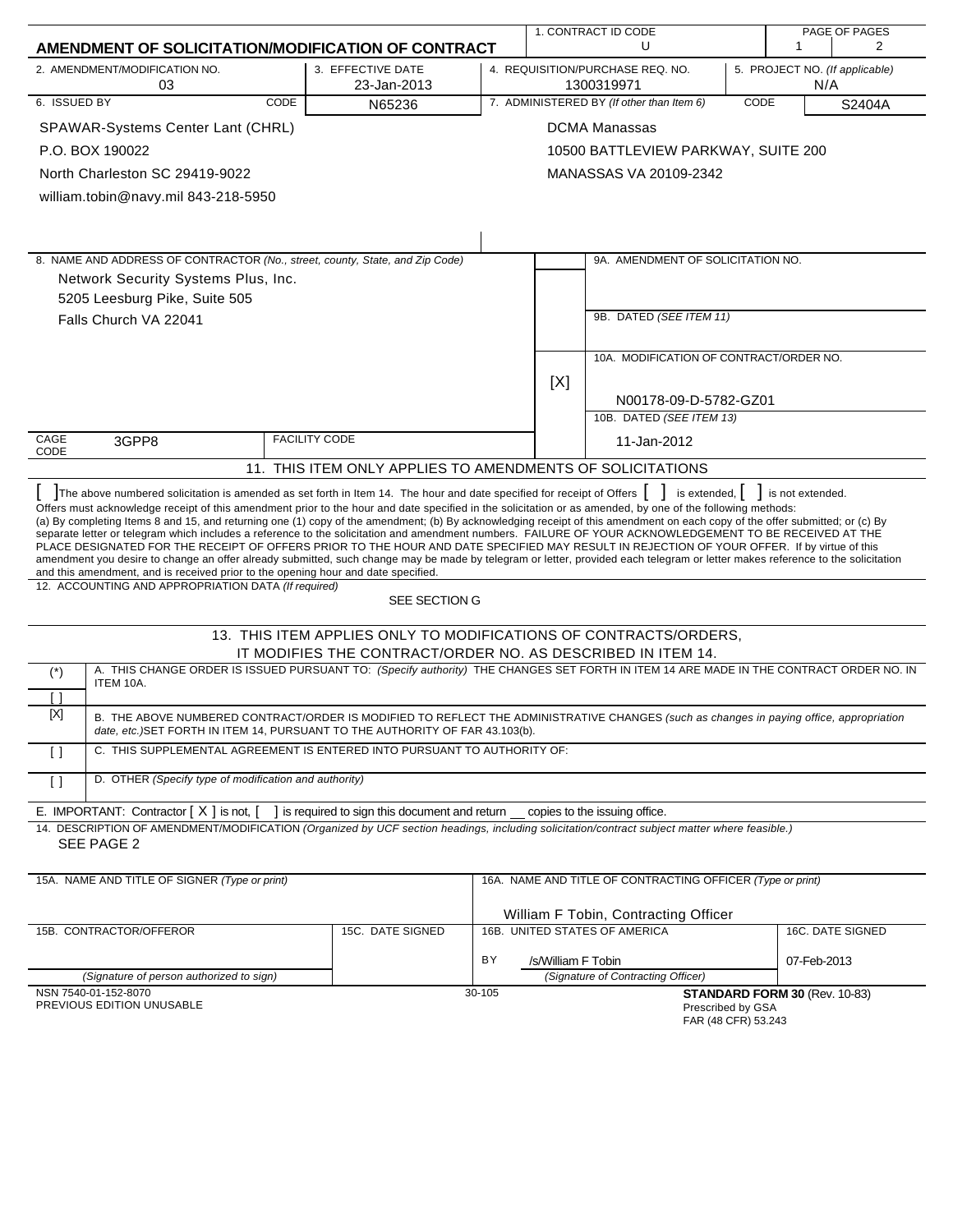| l CON <sup>-</sup><br>TRACT NO. | <b>ORDER</b><br>NO.<br>DELI<br>IVERY | AMENDMENT/MODIFICATION NO. | <b>IPAGE</b> | ' FINAL |
|---------------------------------|--------------------------------------|----------------------------|--------------|---------|
| N00178-0<br>5782<br>-09-D-:     | GZ01                                 | 03                         | 2 of 2       |         |

## **GENERAL INFORMATION**

The purpose of this modification is to incrementally fund... Accordingly, said Task Order is modified as follows: A conformed copy of this Task Order is attached to this modification for informational purposes only.

The Line of Accounting information is hereby changed as follows:

The total amount of funds obligated to the task is hereby increased from \$2,190,000.00 by \$272,477.34 to \$2,462,477.34.

| <b>CLIN/SLIN</b> | Type Of Fund | From $(\$)$ | By()       | To $($ )   |
|------------------|--------------|-------------|------------|------------|
| 400202           | <b>OTHER</b> | 0.00        | 272,477.34 | 272,477.34 |

The total value of the order is hereby increased from \$16,139,453.00 by \$0.00 to \$16,139,453.00.

CLINs 4002 & 6002 are incrementally funded and the amount currently available for payment hereunder is limited to \$2,157,477.34. It is estimated that these funds will cover the cost of performance through 10 September 2013. Subject to the provisions of the clause entitled "Limitation of Funds" (APR 94) (FAR 52.232-22) of the general provisions of this contract, no legal liability on the part of the Government for payment in excess of \$2,157,477.34 shall arise unless additional funds are made available and are incorporated as a modification to the delivery order.

| <b>CLIN</b>  | <b>CPFF</b> |              | <b>THIS ACTION</b> | <b>CUMULATIVE</b> | BALANCE      |
|--------------|-------------|--------------|--------------------|-------------------|--------------|
| 4002         |             | 7,864,802.00 | 272,477.34         | \$2,137,477.34    | 5,727,324.66 |
| 6002         |             | 313,470.00   |                    | 20,000.00         | 293,470.00   |
| <b>TOTAL</b> |             | 8,178,272.00 | 272,477.34         | 2,157,477.34      | 6,020,794.66 |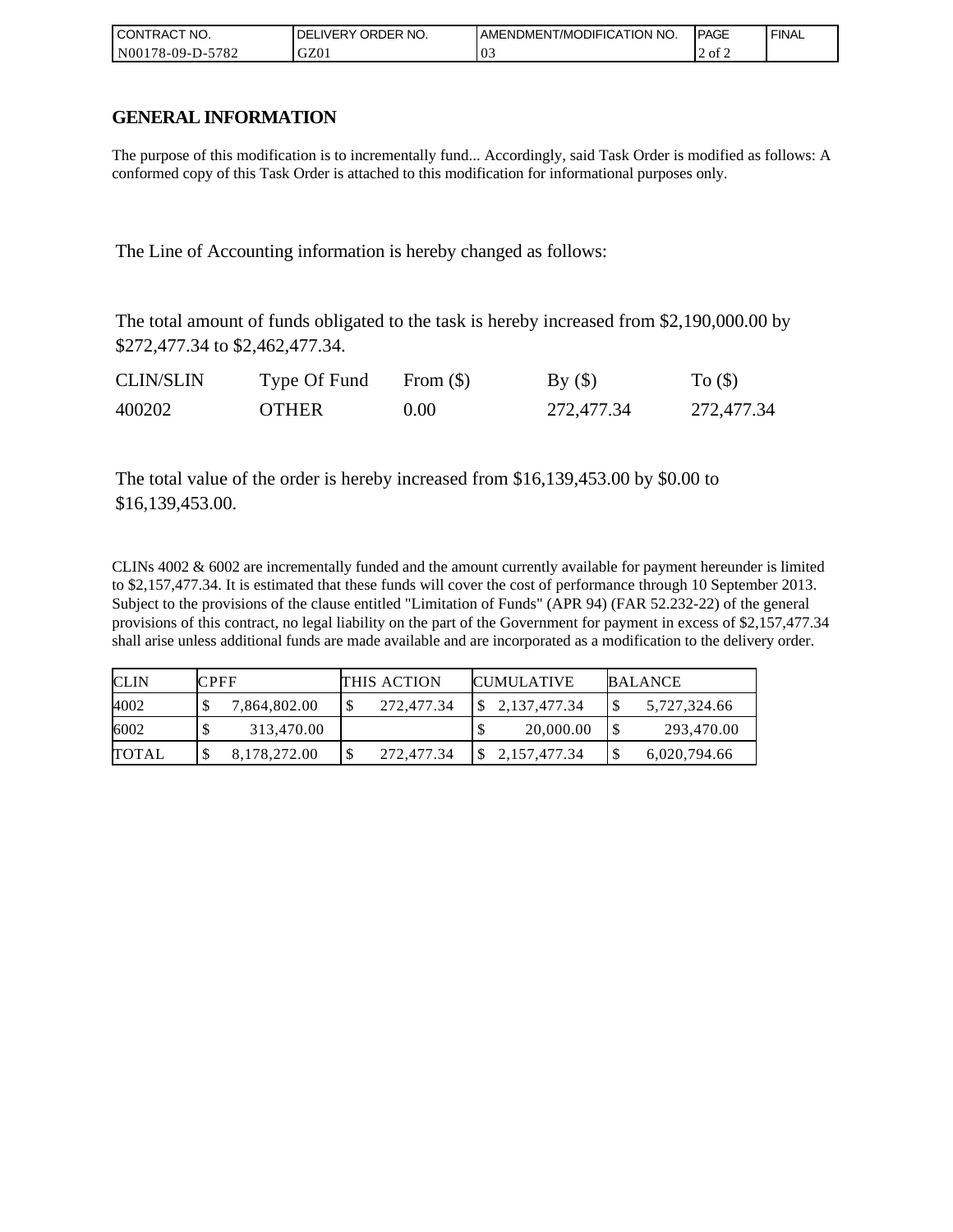| I CONTRACT NO.          | NO.<br>DELIVERY ORDER I | <b>IT/MODIFICATION NO.</b><br>I AMENDMEN I | <b>PAGE</b> | ' FINAL |
|-------------------------|-------------------------|--------------------------------------------|-------------|---------|
| 5782<br>$N00178-09-D-5$ | GZ01                    | '03                                        | f 30<br>-01 |         |

#### **SECTION B SUPPLIES OR SERVICES AND PRICES**

Option

CLIN - SUPPLIES OR SERVICES For Cost Type Items: Item Supplies/Services Qty Unit Est. Cost Fixed Fee CPFF ------ ----------------- --------- ---- --------------- --------------- -------------- 4001 IA Support (TBD) 1.0 LO \$7,328,169.00 \$319,542.00 \$7,647,711.00 400101 ACRN:AA PR 1300239279 (OTHER) 400102 ACRN:AB PR 1300286595 (OTHER) 4002 IA Support (TBD) 1.0 LO \$7,498,166.00 \$366,636.00 \$7,864,802.00 400201 ACRN: AC PR: 1300298860 (OTHER) 400202 ACRN: AD PR: 1300319971 (OTHER) 4003 IA Support (TBD) 1.0 LO \$7,672,265.00 \$333,893.00 \$8,006,158.00 Option 4004 IA Support (TBD) 1.0 LO \$7,850,571.00 \$341,316.00 \$8,191,887.00 Option 4005 IA Support (TBD) 1.0 LO \$8,033,188.00 \$348,911.00 \$8,382,099.00 Option For ODC Items: Item Supplies/Services Qty Unit Est. Cost ------ ----------------- --------- ---- ---------------- 6001 IA Support (TBD) 1.0 LO \$313,470.00 600101 ACRN: AB PR 1300286595 (OTHER) 6002 IA Support (TBD) 1.0 LO \$313,470.00 600201 ACRN: AC PR: 1300298860 (OTHER) 6003 IA Support (TBD) 1.0 LO \$313,470.00 Option 6004 IA Support (TBD) 1.0 LO \$313,470.00 Option 6005 IA Support (TBD) 1.0 LO \$313,470.00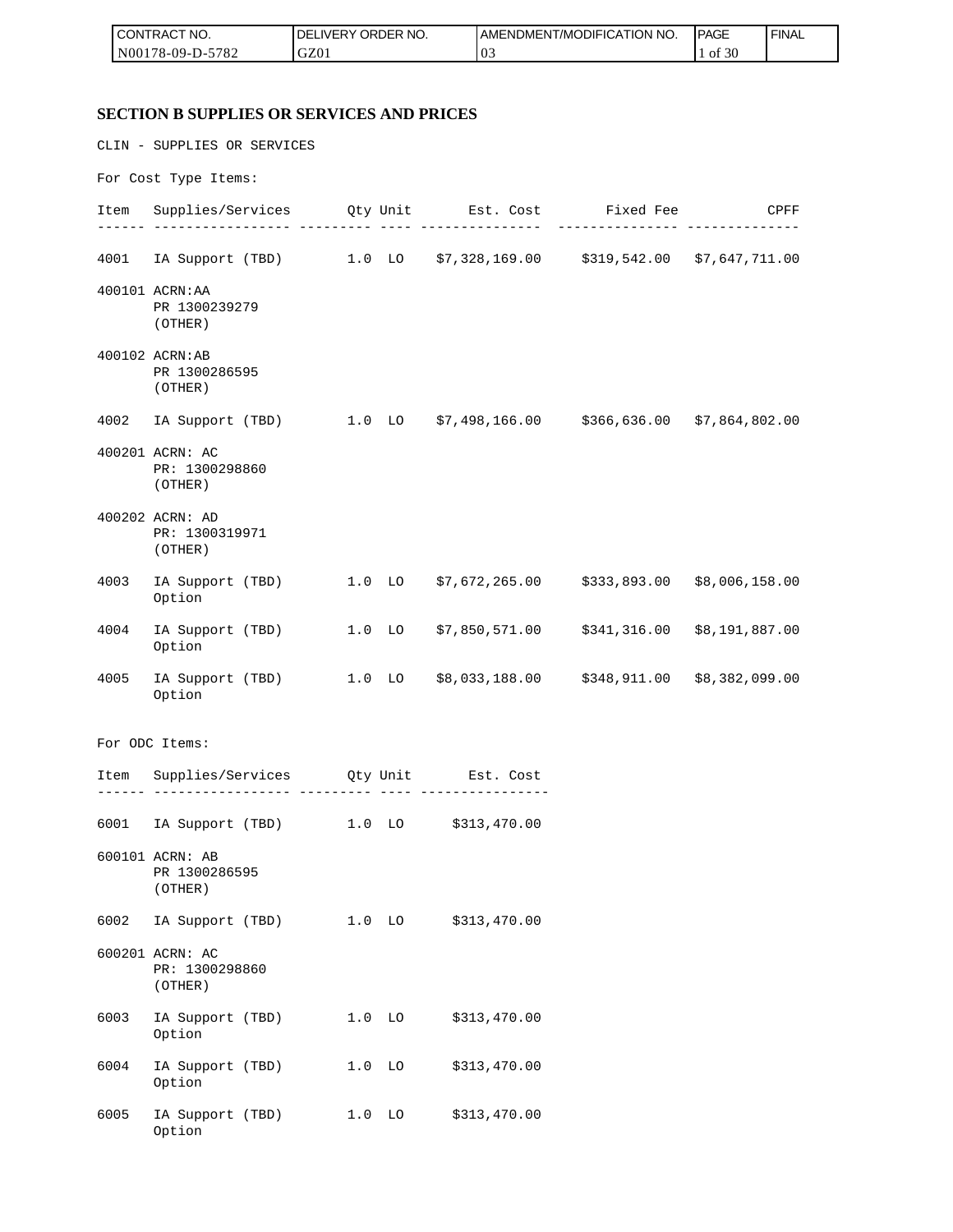| <b>ICONTRACT NO.</b>    | NO.<br>I DELIVERY ORDER | <b>I AMENDMENT/MODIFICATION NO.</b> | <b>IPAGE</b> | ' FINAL |
|-------------------------|-------------------------|-------------------------------------|--------------|---------|
| 5782<br>$N00178-09-D-5$ | GZ01                    | $\sim$<br>'UJ                       | 2 of 30      |         |

#### 5252.216-9204 LEVEL OF EFFORT--FEE ADJUSTMENT FORMULA (MAR 1994)

(a) Subject to the provisions of the "Limitation of Cost" or "Limitation of Funds" clause (whichever is applicable to this contract), it is hereby understood and agreed that the fixed fee is based upon the Contractor providing the following number of staff-hours of direct labor, hereinafter referred to as X, at the estimated cost and during the term of this contract specified elsewhere herein:

[Contractor shall insert number of estimated direct labor staff hours]

Total Staff-Hours (X)\* Total Prime Staff-Hours Fixed Fee\*\* \*(inclusive of Prime and any proposed Subcontractor(s))

Base Period \_\_\_\_\_\_\_\_\_ \_\_\_\_\_\_\_\_\_ \_\_\_\_\_\_ Option 1 \_\_\_\_\_\_\_\_\_ \_\_\_\_\_\_\_\_\_ \_\_\_\_\_\_\_ Option 2 \_\_\_\_\_\_\_\_\_ \_\_\_\_\_\_\_\_\_ \_\_\_\_\_\_ Option 3 \_\_\_\_\_\_\_\_\_ \_\_\_\_\_\_\_\_\_ \_\_\_\_\_\_\_\_\_ Option 4 \_\_\_\_\_\_\_\_\_ \_\_\_\_\_\_\_\_\_ \_\_\_\_\_\_\_\_\_

\*\*Contractor is to identify basis for fixed fee amount: \_\_\_ Prime Hours Only \_\_\_ Total Staff-Hours

The Contractor agrees to provide the total level of effort specified above in performance of work described in Sections "B" and "C" of this contract.

(b) Of the total staff-hours of direct labor set forth above, it is estimated that \_\_ staff-hours are competitive time (uncompensated overtime). Competitive time (uncompensated overtime) is defined as hours provided by personnel in excess of 40 hours per week without additional compensation for such excess work. All other effort is defined as compensated effort. If no amount is indicated in the first sentence of this paragraph, competitive time (uncompensated overtime) effort performed by the contractor shall not be counted in fulfillment of the level of effort obligations under this contract.

(c) Effort performed in fulfilling the total level of effort obligations specified above shall only include effort performed in direct support of this contract and shall not include time and effort expended on such things as local travel from an employee's residence to their usual work location, uncompensated effort while on travel status, truncated lunch periods, or other time and effort which does not have a specific and direct contribution to the tasks described in Section B.

(d) It is understood and agreed that various conditions may exist prior to or upon expiration of the term of the contract, with regard to the expenditure of labor staff-hours and/or costs thereunder which may require adjustment to the aggregate fixed fee. The following actions shall be dictated by the existence of said conditions:

(1) If the Contractor has provided not more than 105% of X or not less than 95% of X, within the estimated cost, and at the term of the contract, then the fee shall remain as set forth in Section B.

(2) If the Contractor has provided X-staff-hours, within the term, and has not exceeded the estimated cost then the Contracting Officer may require the Contractor to continue performance until the expiration of the term, or until the expenditure of the estimated cost of the contract except that, in the case of any items or tasks funded with O&MN funds, performance shall not extend beyond 30 September. In no event shall the Contractor be required to provide more than 105% of X within the term and estimated cost of this contract. The fee shall remain as set forth in Section B.

(3) If the Contractor expends the estimated cost of the contract, during the term of the contract and has provided less than X staff-hours, the Government may require the Contractor to continue performance, by providing cost growth funding, without adjusting the fixed fee, until such time as the Contractor has provided X staff-hours.

(4) If the Contracting Officer does not elect to exercise the Government's rights as set forth in paragraph (d)(2) and (d)(3) above, and the Contractor has not expended more than 95% of X staff-hours, the fixed fee shall be equitably adjusted downward to reflect the diminution of work. The total fee due the contractor shall be adjusted so as to be in direct proportion to the number of direct hours utilized in the same ration of fee to the estimated total hours then set forth in the contract.

(5) Nothing herein contained shall, in any way, abrogate the Contractor's responsibilities, and/or the Government's rights within the terms of the contract provision entitled "Limitation of Cost" or "Limitation of Funds" as they shall apply throughout the term of the contract, based upon the total amount of funding allotted to the contract during its specified term.

(e) Within 45 days after completion of the work under each separately identified period of performance hereunder, the Contractor shall submit the following information in writing to the Contracting Officer with copies to the cognizant Contract Administration Office and DCAA office to which vouchers are submitted:

(1) The total number of staff-hours of direct labor expended during the applicable period.

(2) A breakdown of this total showing the number of staff-hours expended in each direct labor classification and associated direct and indirect costs.

(3) A breakdown of other costs incurred.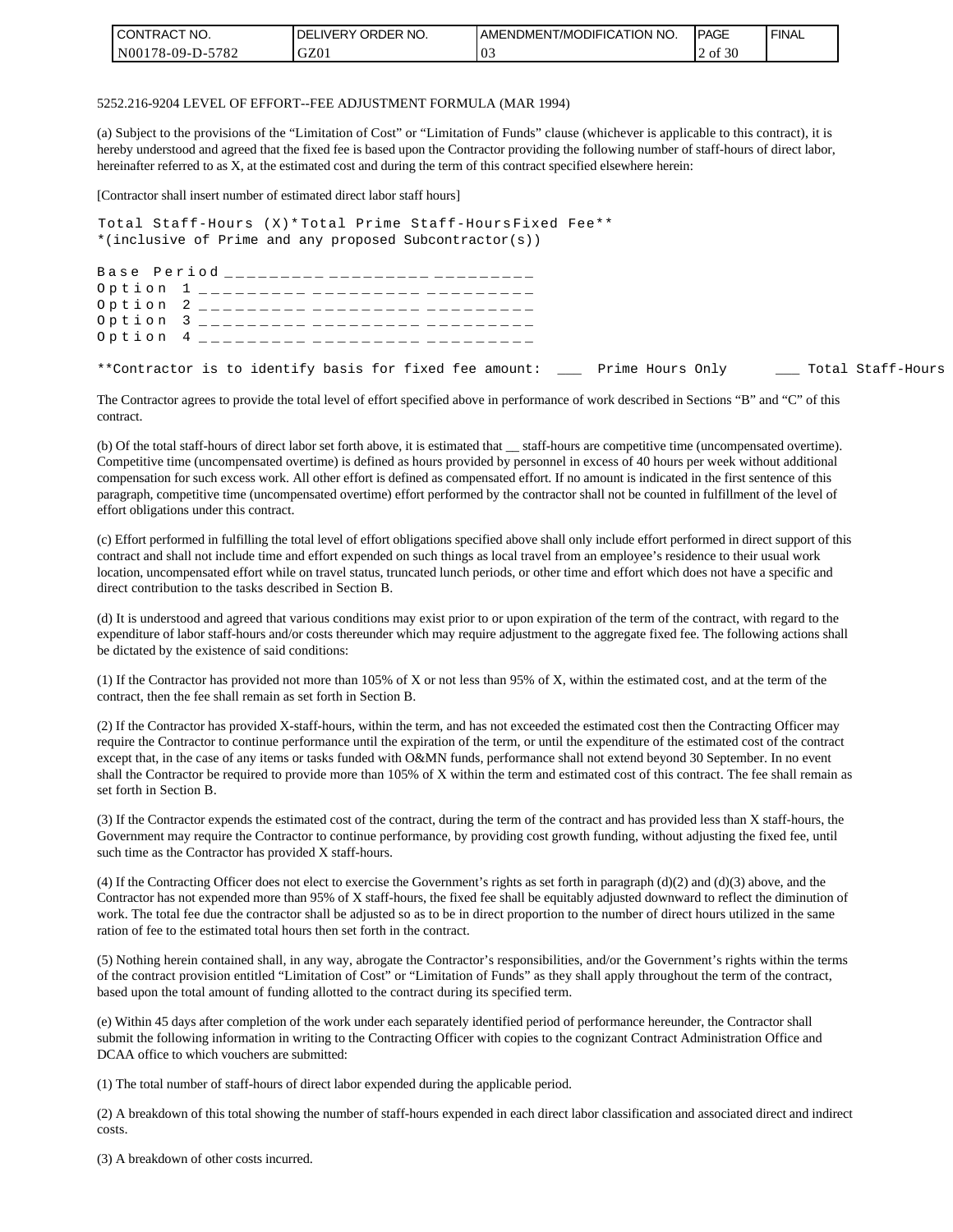| <b>I CONTRACT NO.</b> | <b>IDELIVERY ORDER NO.</b> | I AMENDMENT/MODIFICATION NO. | <b>IPAGE</b> | <b>FINAL</b> |
|-----------------------|----------------------------|------------------------------|--------------|--------------|
| IN00178-09-D-5782     | GZ01                       | v.                           | f 30<br>0Ī   |              |

(4) The Contractor's estimate of the total allowable cost incurred under the contract for the period.

In the case of a cost under-run, the Contractor shall submit the following information in addition to that required above:

(5) The amount by which the estimated cost of this contract may be reduced to recover excess funds and the total amount of staff-hours not expended, if any.

(6) A calculation of the appropriate fee reduction in accordance with this clause.

All submissions required by this paragraph shall separately identify subcontractor information, if any.

#### ADDITIONAL SLINS

Additional SLINs will be unilaterally created by the Contracting Officer during performance of this Task Order to accommodate the multiple types of funds that will be used under this order.

#### LIMITATION OF LIABILITY – INCREMENTAL FUNDING

CLINs 4001 & 6001 are incrementally funded and the amount currently available for payment hereunder is limited to \$305,000.00. It is estimated that these funds will cover the cost of performance through 10 January 2013. Subject to the provisions of the clause entitled "Limitation of Funds" (APR 94) (FAR 52.232-22) of the general provisions of this contract, no legal liability on the part of the Government for payment in excess of \$305,000.00 shall arise unless additional funds are made available and are incorporated as a modification to the delivery order.

| <b>CLIN</b>  | CPFF         | THIS ACTION    | <b>CUMULATIVE</b> | <b>BALANCE</b> |
|--------------|--------------|----------------|-------------------|----------------|
| 4001         | 7,647,711.00 | 270,000.00     | 295,000.00        | \$7,352,711.00 |
| 6001         | 313,470.00   | 10,000.00<br>ъ | 10,000.00         | 303,470.00     |
| <b>TOTAL</b> | 7,961,181.00 | 280,000.00     | 305,000.00        | \$7,656,181.00 |

CLINs 4002 & 6002 are incrementally funded and the amount currently available for payment hereunder is limited to \$2,157,477.34. It is estimated that these funds will cover the cost of performance through 10 September 2013. Subject to the provisions of the clause entitled "Limitation of Funds" (APR 94) (FAR 52.232-22) of the general provisions of this contract, no legal liability on the part of the Government for payment in excess of \$2,157,477.34 shall arise unless additional funds are made available and are incorporated as a modification to the delivery order.

| <b>CLIN</b> | <b>CPFF</b>  | <b>THIS ACTION</b> | <b>CUMULATIVE</b> | <b>BALANCE</b> |
|-------------|--------------|--------------------|-------------------|----------------|
| 4002        | 7,864,802.00 | 272.477.34         | 2,137,477.34      | 5,727,324.66   |
| 6002        | 313,470.00   |                    | 20,000.00         | 293.470.00     |
| TOTAL       | 8,178,272.00 | 272,477.34         | 2, 157, 477. 34   | 6,020,794.66   |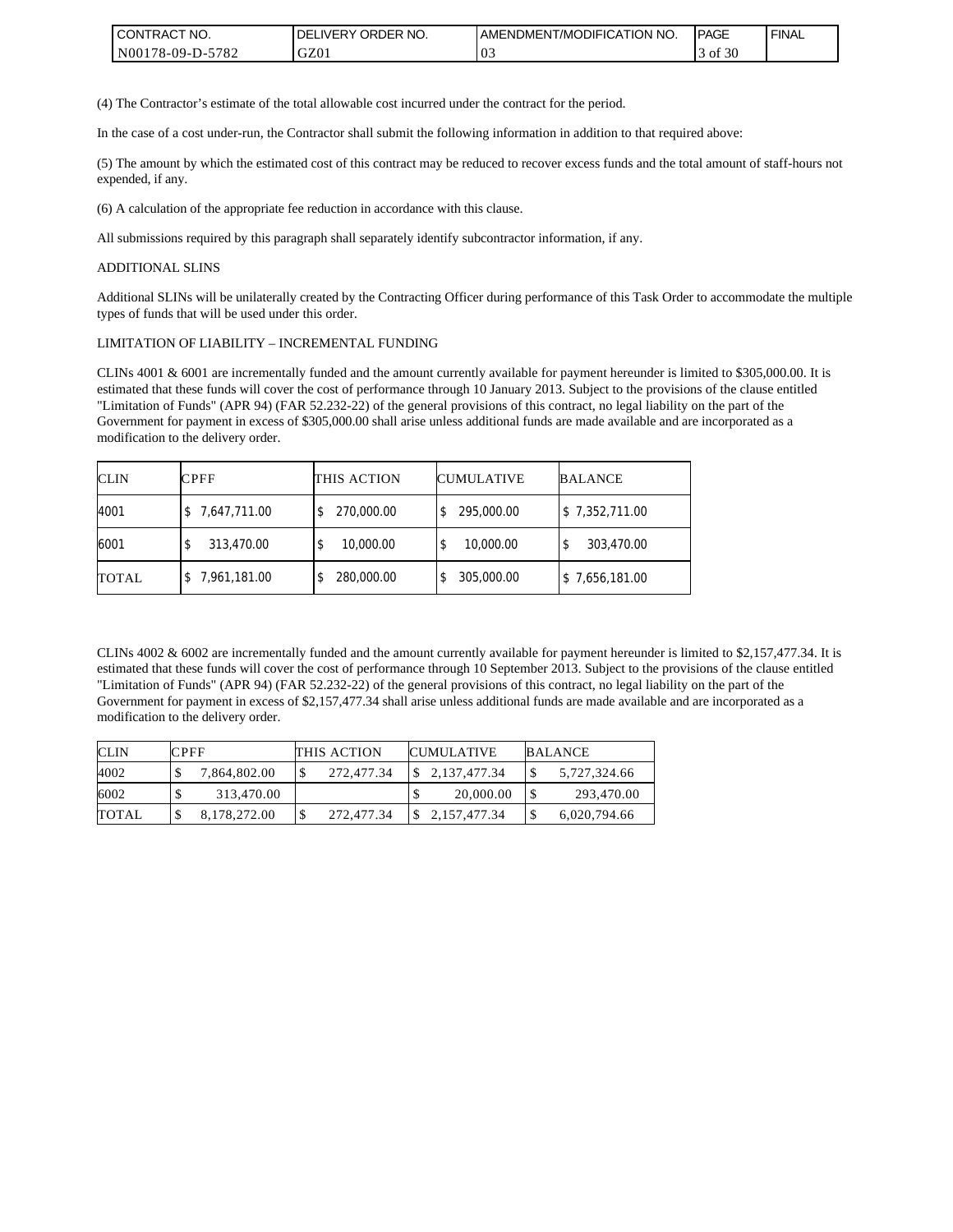| <b>CONTRACT NO.</b> | ' ORDER NO.<br><b>DELIVERY</b> | <b>JAMENDMENT/MODIFICATION NO.</b> | <b>PAGE</b>  | <b>FINAL</b> |
|---------------------|--------------------------------|------------------------------------|--------------|--------------|
| N00178-09-D-5782    | GZ01                           | U.,                                | f $30$<br>0Ī |              |

## **SECTION C DESCRIPTIONS AND SPECIFICATIONS**

C-302 SPECIFICATIONS/STATEMENT OF WORK (DEC 1998)

Work under this contract shall be performed in accordance with the following Performance Work Statement (PWS):

### **Section C - Performance Work Statement (PWS)**

SPAWARSYSCEN-CHARLESTON, Code 582V0, Information Assurance (IA), IA Mitigation, Certification and Accreditation (C&A), and Information Assurance Vulnerability Management (IAVM)

## **1.0 INTRODUCTION**

The Space and Naval Warfare Systems Center (SPAWARSYSCEN) Atlantic; Network Security Implementation Branch, Code 582V0, is providing Network Security Engineering Support Services in support of Navy Medicine and Federal Health Systems as it pertains to information assurance for Navy Medicine's Military Treatment Facilities (MTF), Dental clinics worldwide, and Federal Health agencies.

## **2.0 BACKGROUND**

The task will support the continued Information Assurance initiatives within Navy Medicine and Federal Health agencies, and provide support to the Information Management and Information Technology (IM/IT) execution agent. SSC Atlantic will execute all aspects of Information Assurance for Navy Medicine and Federal Health agencies to ensure compliance with Federal, Department of Defense (DoD), and Department of Navy (DoN) regulations and policies.

## **3.0 SCOPE**

The objective of this Task Order is to provide support in the conduct of Information Assurance (IA), IA Mitigation, Certification and Accreditation (C&A), and Information Assurance Vulnerability Management (IAVM) to support the mission of Navy Medical and Federal Health systems at locations throughout the CONUS and OCONUS areas as well as incorporate the evaluation of the current IA and security posture of Navy Medical and Federal Health Systems facilities. The range of this support would span subject matter expertise to administrative support/graphic services with skill sets and experience that match Code 582V0's need to comply with and respond to requirements including current, updated program plans and documentation, current and accurate requirements definition, alternative approaches for fielding, migrating, staging and supporting systems, site management, adherence to standards, specifications and best practices, mitigation of risks, addressing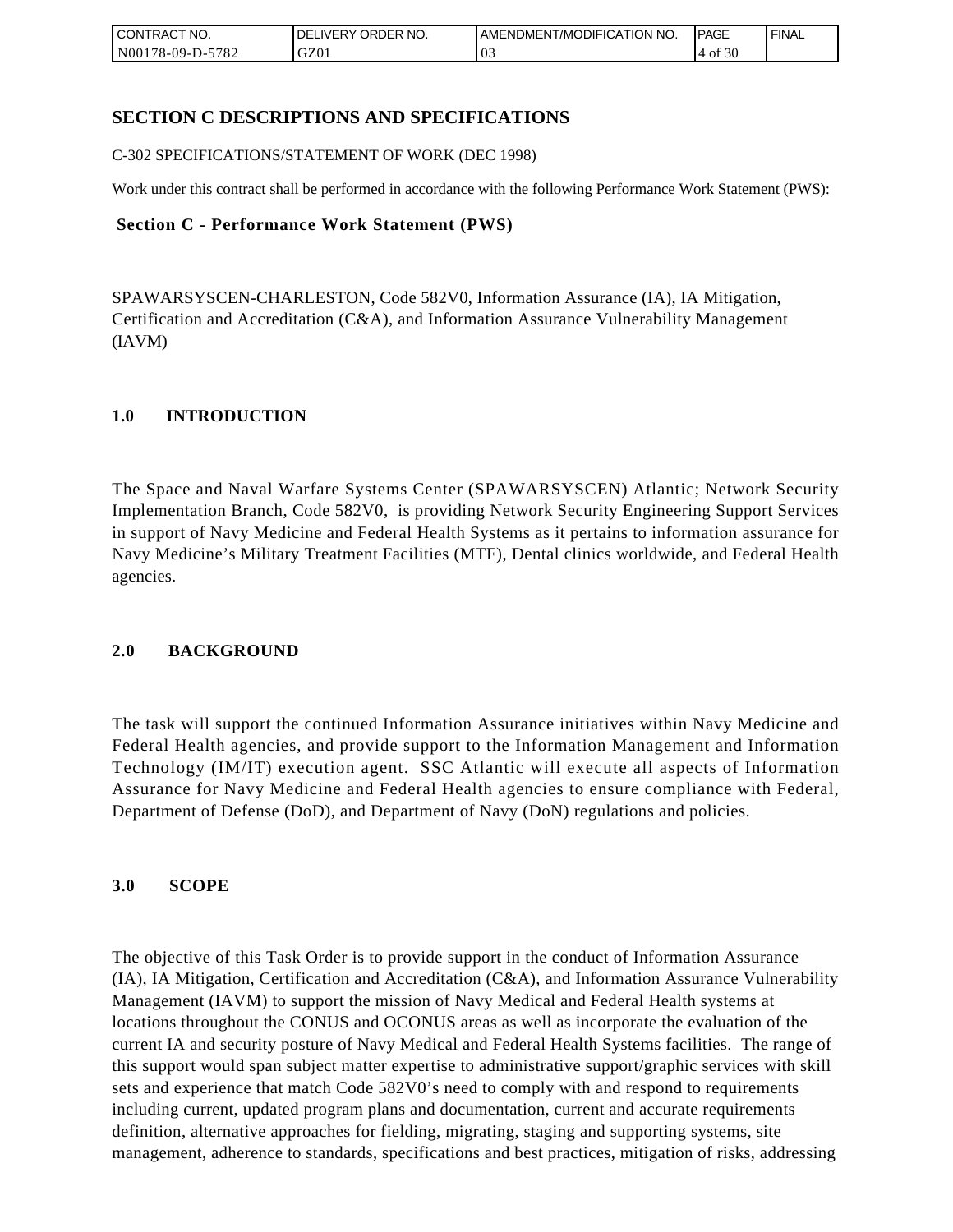| I CONTRACT NO.   | ORDER NO.<br><b>DELIVERY</b> | <b>IAMENDMENT/MODIFICATION NO.</b> | <b>IPAGE</b> | <b>FINAL</b> |
|------------------|------------------------------|------------------------------------|--------------|--------------|
| N00178-09-D-5782 | GZ01                         | $\Omega$<br>$\mathbf{v}$           | of 30        |              |

issues and performing all Program and Project functions necessary to achieve the strategic goalds and objectives of SPAWAR's customers.

## **4.0 PLACE OF PERFORMANCE**

Work shall be performed at the SPAWARSYSCEN, Atlantic and in each of the following location(s):

- a. Contractor's Facility
- b. Bethesda, MD
- c. San Diego, CA
- d. New Orleans, LA
- e. NH Camp Pendleton, Ocean Side, CA
- f. NH Oak Harbor, WA
- g. NH Corpus Christi, TX
- h. NH Rota, Spain
- i. NH Guam
- j. NH Guantanamo Bay (Cuba)
- k. NH Cherry Point, NC
- l. NH Bremeerton, (Washington)
- m. NH Lemoore, CA
- n. NH Sigonella, Italy
- o. NH Napes, Italy
- p. NH Okinawa, Japan
- q. NH Pensacola, FL
- r. NH 29 Palms, CA
- s. NNMC Bethesda, Maryland
- t. NH Yokosuka, Japan
- u. NAMRU Jakarta (Indonesia)
- v. NAMR:U Cairo (Egypt)
- w. NH Pearl Harbor (Honolulu)
- x. NAMRU Lima (Peru)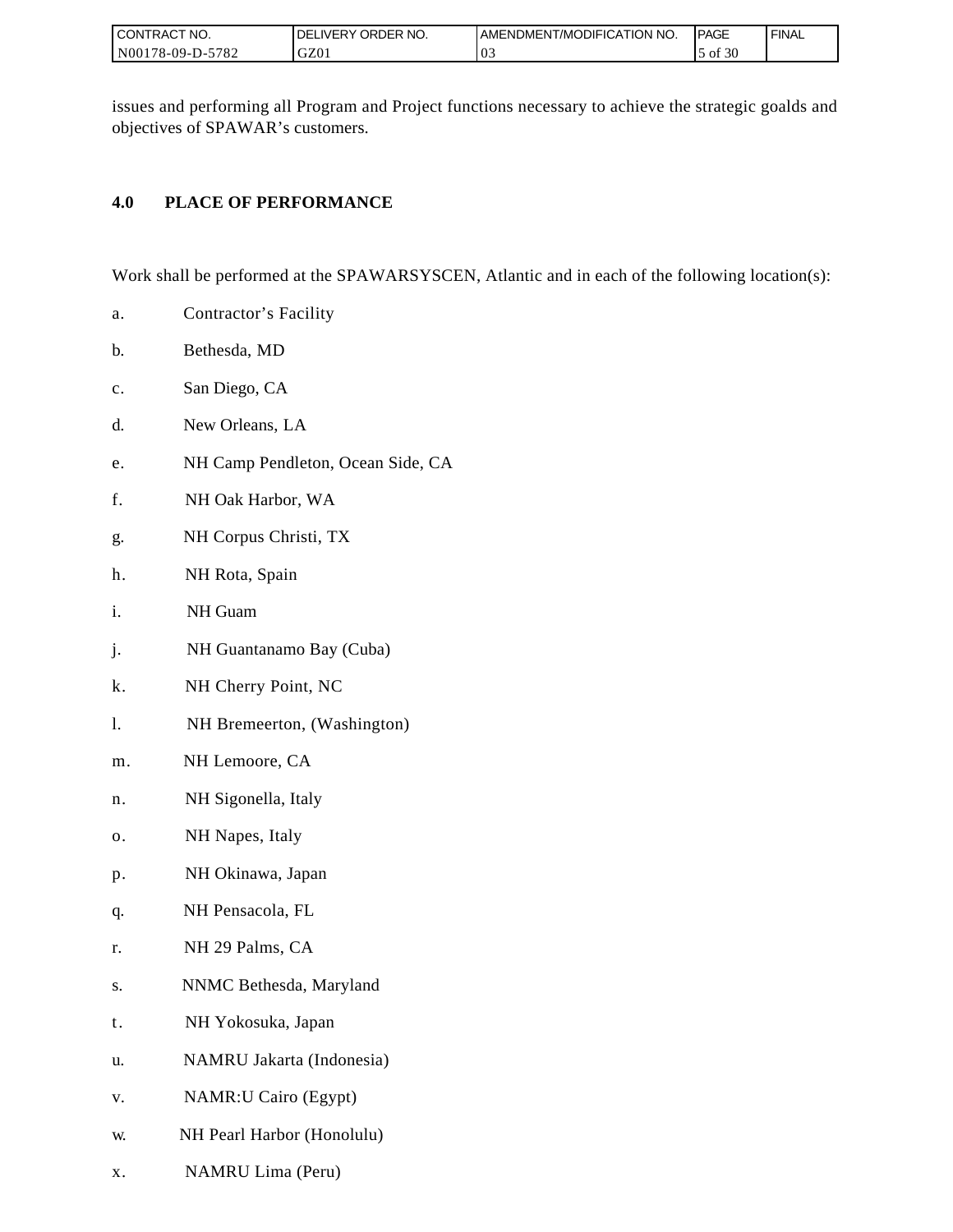| I CONTRACT NO.        | ORDER<br>NO.<br>DELI<br>.IVERY | AMENDMENT/MODIFICATION NO. | <b>IPAGE</b> | <b>FINAL</b> |
|-----------------------|--------------------------------|----------------------------|--------------|--------------|
| N00178-09-D-5<br>5782 | GZ01                           | $\sim$<br>$\mathbf{v}$ .   | 6 of 30      |              |

## **5.0 APPLICABLE DIRECTIVES / REFERENCES**

| CONTRACT NO.<br>N00178-09-D-5782 | DELIVERY ORDER NO.<br>GZ01                | AMENDMENT/MODIFICATION NO.<br>03                                                                                                                                                                                                                                                                                                                                                                                                                                                                                                                                                                                                                                                                                                  | <b>PAGE</b><br>6 of 30 | <b>FINAL</b> |
|----------------------------------|-------------------------------------------|-----------------------------------------------------------------------------------------------------------------------------------------------------------------------------------------------------------------------------------------------------------------------------------------------------------------------------------------------------------------------------------------------------------------------------------------------------------------------------------------------------------------------------------------------------------------------------------------------------------------------------------------------------------------------------------------------------------------------------------|------------------------|--------------|
|                                  |                                           |                                                                                                                                                                                                                                                                                                                                                                                                                                                                                                                                                                                                                                                                                                                                   |                        |              |
| 5.0                              | <b>APPLICABLE DIRECTIVES / REFERENCES</b> |                                                                                                                                                                                                                                                                                                                                                                                                                                                                                                                                                                                                                                                                                                                                   |                        |              |
| Performance Requirements.        |                                           | The Contractor shall adhere to the following documents in accordance with paragraph 8.0,                                                                                                                                                                                                                                                                                                                                                                                                                                                                                                                                                                                                                                          |                        |              |
| <b>Document Type</b>             | No./Version                               | <b>Title</b>                                                                                                                                                                                                                                                                                                                                                                                                                                                                                                                                                                                                                                                                                                                      | Date                   |              |
| DoD Directive<br>8500.1          |                                           | <b>Information Assurance</b><br>(IA)                                                                                                                                                                                                                                                                                                                                                                                                                                                                                                                                                                                                                                                                                              | $10-24-2002$           |              |
| DoD Instruction<br>8500.2        |                                           | <b>Information Assurance</b><br>(IA) Implementation for<br>Automated<br>Information<br><b>Systems</b>                                                                                                                                                                                                                                                                                                                                                                                                                                                                                                                                                                                                                             | $2 - 6 - 2003$         |              |
| DoD Regulation<br>5200.2-R       |                                           | DoD Personnel Security<br>Program                                                                                                                                                                                                                                                                                                                                                                                                                                                                                                                                                                                                                                                                                                 | 1-1987                 |              |
| <b>SECNAVINST</b><br>5510.30A    |                                           | Department of the Navy<br><b>Personnel Security</b><br>Program                                                                                                                                                                                                                                                                                                                                                                                                                                                                                                                                                                                                                                                                    | 3/10/1999              |              |
| <b>SECNAVINST</b><br>5510.36     |                                           | Department of the Navy<br><b>Information Security</b><br>Program (ISP)                                                                                                                                                                                                                                                                                                                                                                                                                                                                                                                                                                                                                                                            | 3/17/1999              |              |
| 6.0                              | <b>SECURITY and TRAINING SUPPORT</b>      | SSC-A contractor personnel will have the appropriate clearances required for access to classified data<br>as required. Prior to starting work on the task, SSC-A contractor personnel will have a minimum of<br>an interim Secret Security Clearance granted by the Defense Industrial Security Clearance Office<br>(DISCO) and will comply with IT access authorization requirements. In addition, SSC-A contractor<br>personnel will possess the appropriate IT level of access for the required task and position<br>assignment. SSC-A contractor personnel shall handle and safeguard any unclassified but sensitive and<br>classified information in accordance with appropriate Department of Defense security regulations. |                        |              |
| following criteria:              |                                           | The Project Engineer shall determine if the appropriate IT Position Category has been assigned to<br>the respective contractor personnel and inform the contractor of that determination based on the                                                                                                                                                                                                                                                                                                                                                                                                                                                                                                                             |                        |              |
|                                  |                                           | IT-1 Position - Positions in which the incumbent is responsible for the planning, direction, and<br>implementation of a computer security program; major responsibility for the direction, planning and                                                                                                                                                                                                                                                                                                                                                                                                                                                                                                                           |                        |              |

## **6.0 SECURITY and TRAINING SUPPORT**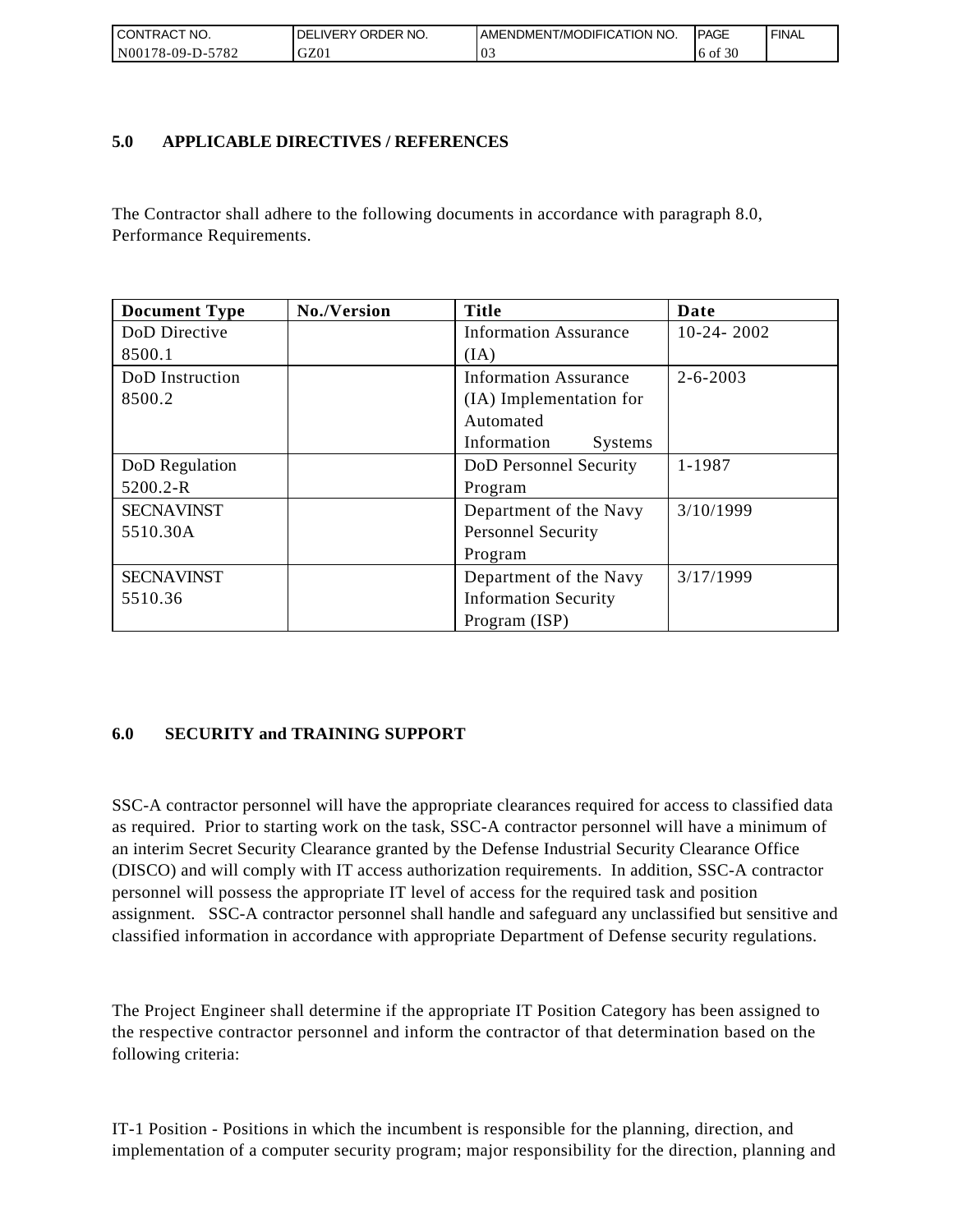| <b>CONTRACT NO.</b> | ORDER NO.<br><b>DELIVERY</b> | <b>IAMENDMENT/MODIFICATION NO.</b> | <b>PAGE</b> | <b>FINAL</b> |
|---------------------|------------------------------|------------------------------------|-------------|--------------|
| N00178-09-D-5782    | GZ01                         | v.                                 | f 30ء<br>0Ī |              |

design of a computer system, including the hardware and software; or, can access a system during the operation or maintenance in such a way, and with a relatively high risk for causing grave damage, or realize a significant personal gain. Personnel whose duties meet the criteria for IT-1 Position designation require a favorably adjudicated Single Scope Background Investigation (SSBI) or SSBI Periodic Reinvestigation (SSBI-PR). The SSBI or SSBI-PR shall be updated a minimum of every 5 years.

IT-II Position - Positions in which the incumbent is responsible for the direction, planning, design, operation, or maintenance of a computer system, and whose work is technically reviewed by a higher authority at the IT-II Position level to insure the integrity of the system. Personnel whose duties meet the criteria for an IT-II Position require a favorably adjudicated National Agency Check (NAC).

IT-III Position - All other positions involved in computer activities. Incumbent in this position has non-privileged access to one or more DoD information systems/applications or database to which they are authorized access. Personnel whose duties meet the criteria for an IT-III Position designation require a favorably adjudicated NAC.

Contractor's request for visit authorization shall be submitted in the appropriate format and coordinated with the SSC-C Project Office.

# **6.1 Personnel Common Access Card (CAC) and PKI Requirements**

SSC-A contractor personnel are required to obtain a Common Access Card (CAC) with PKI for access to Department of Defense facilities (CONUS and OCONUS) and websites. In addition, a hardware solution to securely read the card via a personal computer, and approved software for reading the CAC (ex. ActiveGold) is required.

## **6.2 Personnel Supporting Information Assurance (IA) functions**

In accordance with clause 252.239-7001, Contractor personnel supporting Information Assurance (IA) functions shall be appropriately trained and certified prior to being engaged in IA related work. IA Personnel shall be in full compliance with DoD 8570.01-M, Information Assurance Workforce Improvement Program (PWS ref 2.1.\$) and DoDD 8570.1, IA Training, Certification, and Workforce Management (PWS ref 2.1.\$). This includes personnel training being certified/accredited at the appropriate levels of IAT I-III and IAM I-III. This will be verified by the contracting officer who will ensure that contractor personnel are entered in to the Defense Eligibility Enrollment System (DEERS) or other appropriate database. The contractor shall also provide the requested mix of labor categories pertaining to IA applicable tasks as directed by the PCO or Task Order in support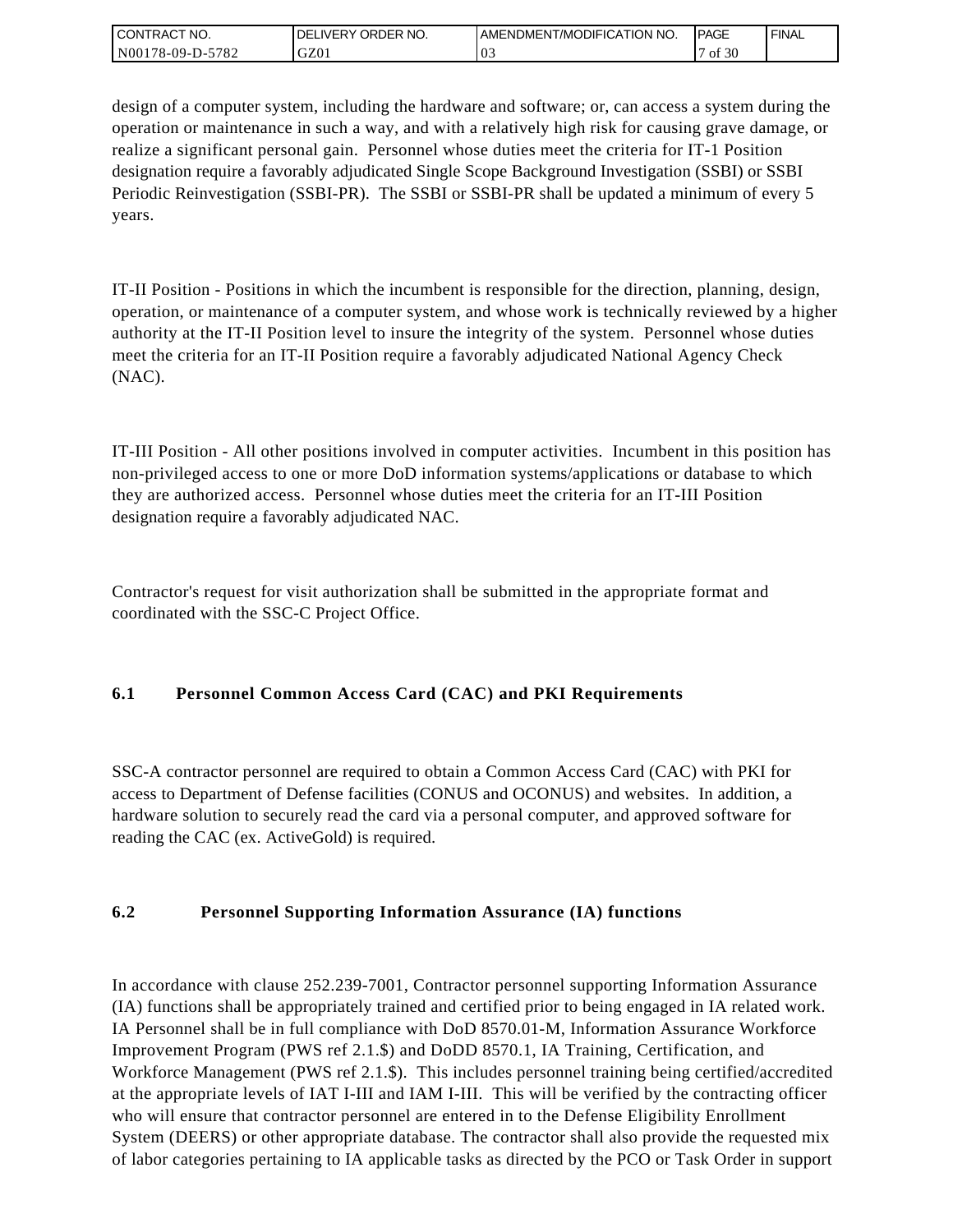| I CONTRACT NO.   | ORDER NO.<br><b>DELIVERY</b> | I AMENDMENT/MODIFICATION NO. | <b>IPAGE</b> | <b>FINAL</b> |
|------------------|------------------------------|------------------------------|--------------|--------------|
| N00178-09-D-5782 | GZ01                         | $\Omega$<br>V.               | 8 of 30      |              |

of IA training requirements. Contractor personnel not certified within 6 months of assignment of IA duties or who fails to maintain their certified status will not be permitted to carry out the responsibilities of the position, and shall be replaced with personnel that meet the minimum certification requirements as mandated above.

## **7.0 TASK ORDER MANAGER**

The Task Order Manager (TOM) for this contract is Robin S. Riley, Code 582B0, [robin.riley@navy.mil,](mailto:robin.riley@navy.mil) (843) 218-4648. The Project Engineer is Joe Henline, Code 582M1, joseph.henline@navy.mil, (843) 218-4364.

## **8.0 PERFORMANCE REQUIREMENTS**

The contractor shall provide support to SPAWARSYSCEN Atlantic in conducting Information Assurance (IA), IA Mitigation, Certification and Accreditation (C&A), and Information Assurance Vulnerability Management (IAVM) to support the mission of Navy Medical and Federal Health agencies at locations throughout the CONUS and OCONUS areas as well as incorporate the evaluation of the current IA and security posture of Navy Medical and Federal Health facilities in accordance with DoD 8500.1 and 8500.2. The contractor shall provide support to SPAWAR Atlantic in the conduct of Certification and Accreditation (C&A) efforts to support the mission of Navy Medical and Federal Health systems. The contractor shall also assist in prioritizing short and long term initiatives considering strategic planning alignment, budget, and available funding.

## **8.1 Sub-Task 1. Project Management Support**

8.1.1 The contractor shall provide support to SPAWAR Atlantic in the conduct of Information Assurance (IA), IA Mitigation, Certification and Accreditation (C&A), Navy Medicine Network Operations Center (NOC) and Information Assurance Vulnerability Management (IAVM).

8.1.2 The contractor shall appoint a program manager specifically charted with the responsibility of interfacing with the Government on all matters pertaining to this Performance Work Statement. The Program Manager shall direct the contractor's effort through the company's internal management system that shall provide project progress visibility to assure on-time completion of contract requirements. The contractor shall also use best industry practices including ISO/IEC 15288 for System life cycle processes and ISO/IEC 12207 for Software life cycle processes. This shall include providing technical program and project management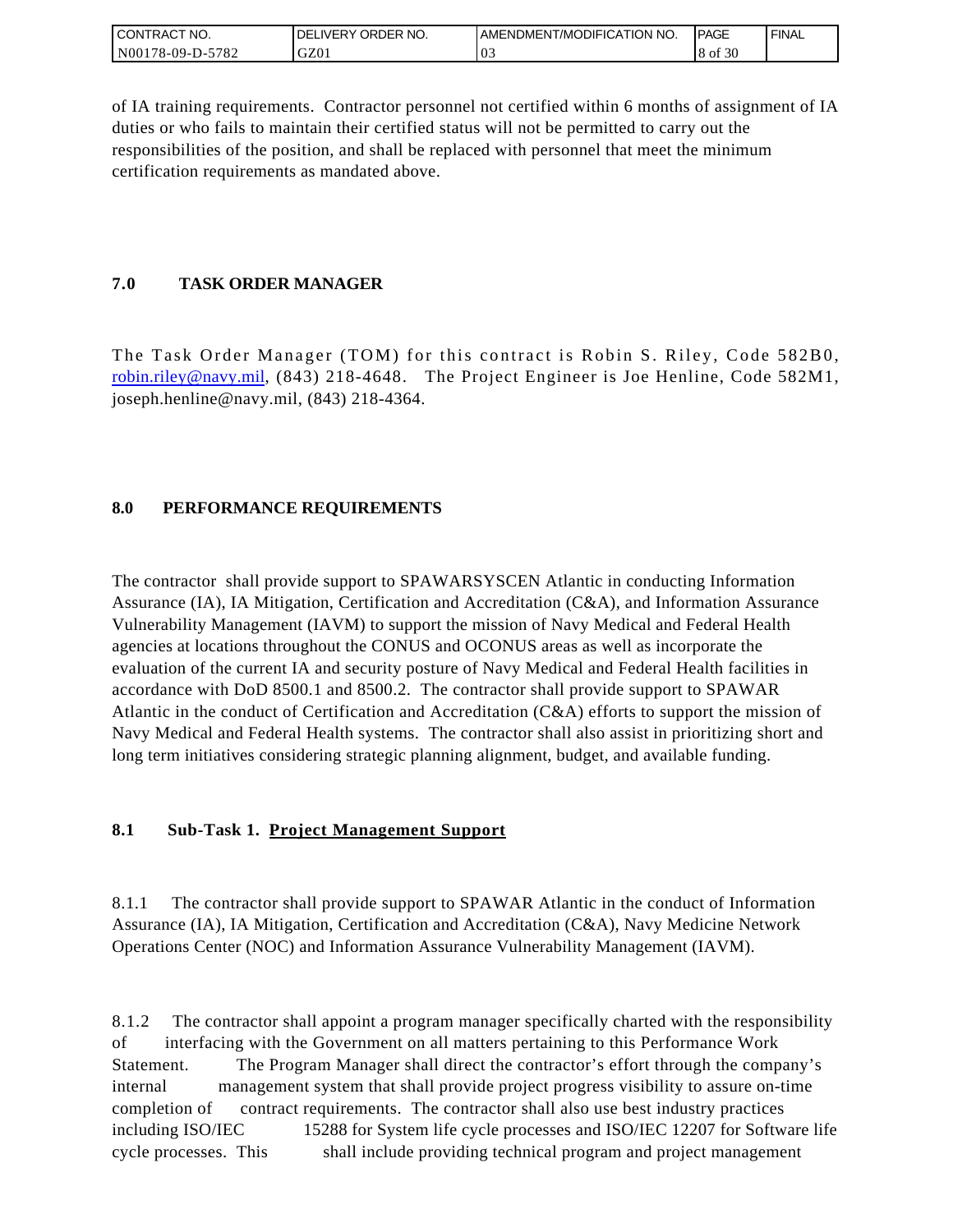| <b>CONTRACT NO.</b> | ' ORDER NO.<br><b>DELIVERY</b> | <b>IAMENDMENT/MODIFICATION NO.</b> | <b>PAGE</b>  | <b>FINAL</b> |
|---------------------|--------------------------------|------------------------------------|--------------|--------------|
| N00178-09-D-5782    | GZ01                           | v.                                 | f 30<br>° of |              |

support that will mitigate the risks to successful program and compliance with SSC Atlantic's Capability Maturity Model Integration (CMMI) Engineering Process Office (EPO) program. The contractor as part of a team will support projects at SPAWAR Atlantic at CMMI Level III. The contractor will be required to utilize the processes and procedures already established for the project and the CMMI program, and deliver products that are compliant with the aforementioned processes and procedures. These tasks require the contractor to research and analyze technical and management information and data, costs, performance trends, and project progress based on earned value management (EVM). The contractor shall participate in design reviews, technical reviews, audits and discussions, and shall provide SPAWAR Atlantic with management status reports that will be updated and delivered on a weekly/monthly basis, or as required.

# **8.2 Sub-Task 2. Facilitation**

8.2.1 The contractor shall assist in planning, coordinating, and facilitating meetings with the principals, develop material to support the meetings, and ensure all action items are tracked through completion. Meetings shall be held weekly unless otherwise directed.

## **8.3 Sub-Task 3. SCTS Deployment Support**

8.3.1 The contractor shall conduct the installation of the JTF/GNO mandated SCTS system to support the IAVM program at locations throughout the CONUS and OCONUS areas.

## **8.4 Sub-Task 4. Network Device Hardening Analysis**

8.4.1 The contractor shall provide assistance in the management of the network perimeter improvement by ensuring that approved policies are implemented and controlled at the Outside Security Screening Router (OSSR) ACL, Firewall ruleset, and IPSs. This will ensure that only approved Ports, Protocols, Services (PPS) necessary to do business are opened.

## **8.5 Sub-Task 5. Site Network IA Assessment Support**

8.5.1 The contractor shall provide support to SPAWAR Atlantic in the conduct of IA Tiger Team efforts at locations throughout the CONUS and OCONUS areas. These Tiger Team efforts would incorporate the evaluation of the current IA and security posture of these facilities. Final reports would be generated and delivered to SPAWAR Atlantic to support mitigation efforts and the development of an overall IA strategy.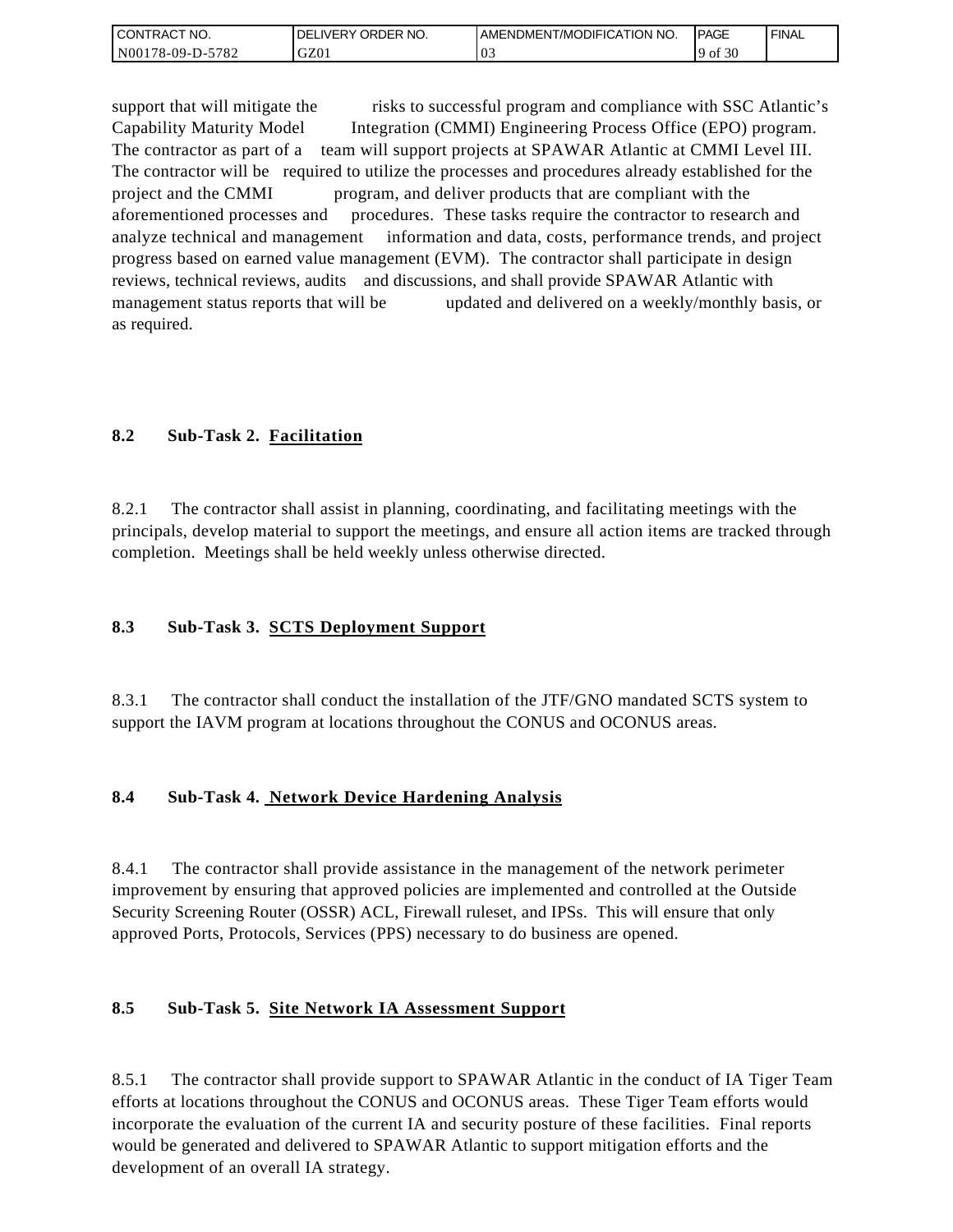| l CON <sup>-</sup><br>'TRACT NO. | <b>ORDER</b><br>NO.<br>IVERY<br>DELI | AMENDMENT/MODIFICATION NO. | <b>IPAGE</b>  | <b>FINAL</b> |
|----------------------------------|--------------------------------------|----------------------------|---------------|--------------|
| N00178-09-D-5<br>5782            | GZ01                                 | $\mathbf{v}$ .             | f 30<br>10 of |              |

### **8.6 Sub-Task 6. Site Network Remediation and Mitigation support**

8.6.1 The contractor shall conduct the mitigation efforts at locations throughout the CONUS and OCONUS areas. These efforts will incorporate the evaluation of the current IA and security posture of these facilities in accordance with 8500.1 and 8500.2. Also provide final reports to SPAWAR Atlantic that can assist in the development of an overall Enterprise mitigation strategy.

## **8.7 Sub-Task 7. Program of Record and Site Certification and Accreditation Packages**

8.7.1 The contractor shall provide support to SPAWAR Atlantic in the conduct of Certification and Accreditation (C&A) efforts. These efforts would be in accordance with Navy Medical and Federal Health systems IA documentation at various locations throughout the CONUS and OCONUS areas, as required.

## **8.8 Sub-Task 8. Navy Medicine Network Operations Center Support**

8.8.1 The contractor shall provide support to SPAWAR Atlantic in the 24 x 7 x 365 operations of the Navy Medicine Operations Center. These efforts will incorporate IA, router analysis, firewall analysis, and IAVA compliance.

## **9.0 GOVERNMENT FURNISHED INFORMATION**

Not applicable.

## **10.0 GOVERNMENT FURNISHED MATERIAL**

Not Applicable

### **11.0 GOVERNMENT FURNISHED EQUIPMENT**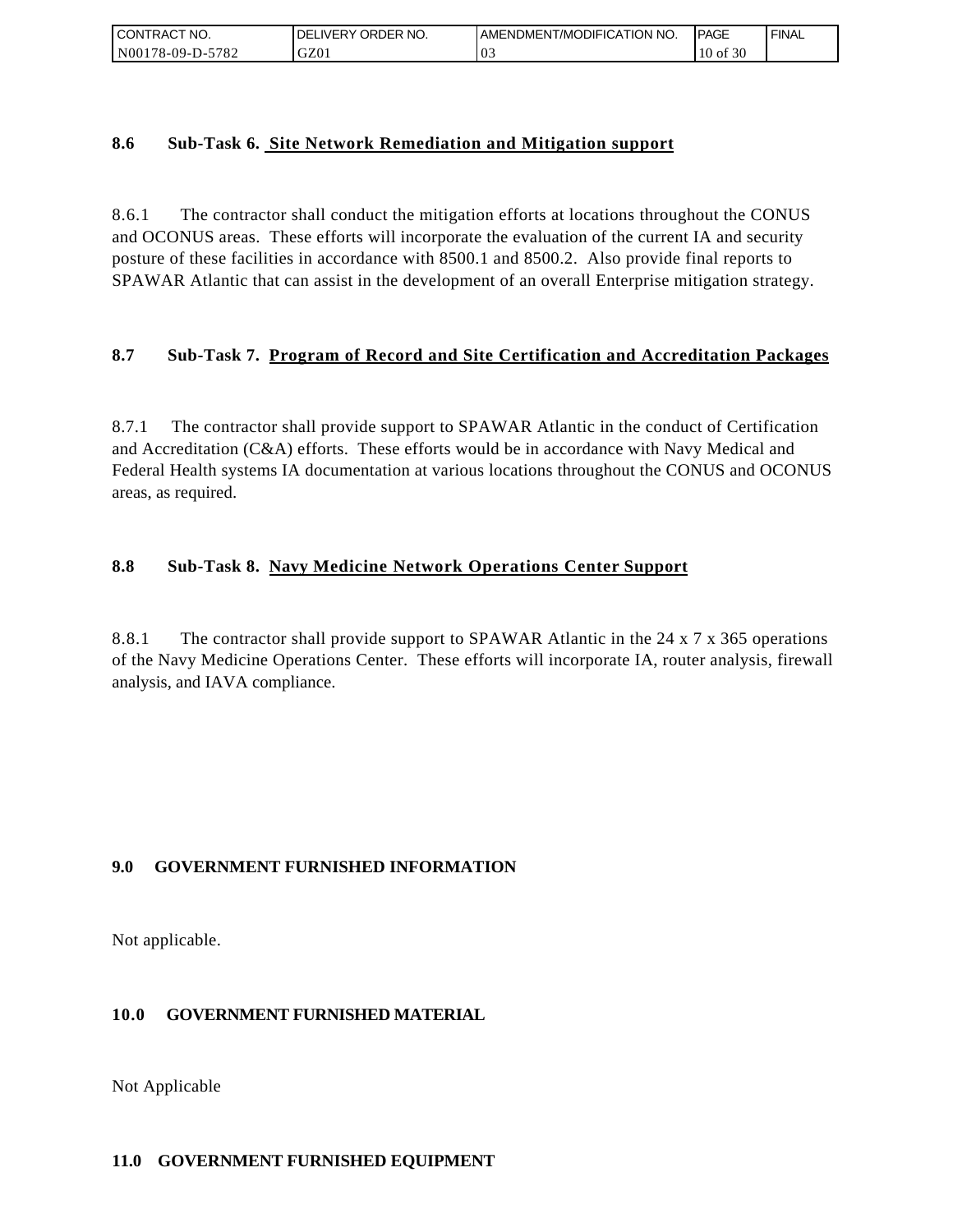| I CONTRACT NO.         | ' ORDER NO.<br><b>IVERY</b><br>DELI | AMENDMENT/MODIFICATION NO. | <b>IPAGE</b>       | ' FINAL |
|------------------------|-------------------------------------|----------------------------|--------------------|---------|
| 5782<br>N00178-09-D-57 | GZ01                                | 03                         | $\degree 30$<br>ΟĪ |         |

Not Applicable

# **12.0 CONTRACTOR FURNISHED MATERIAL**

Miscellaneous Other Direct Costs (ODCs) such as FedEx shipping.

## **13.0 CONTRACTOR FURNISHED EQUIPMENT**

Not Applicable

## **14.0 TRAVEL REQUIREMENTS**

When it becomes necessary for the contractor to travel, the contractor shall submit a request, via email, to the SPAWARSYSCEN Atlantic Task Order Manager seeking approval to travel before initiating any travel plans. All travel claims shall make reference to the e-mail, letter or phone call that granted approval. Failure to gain prior approval may result in disallowance of invoiced travel claims. Emergent travel as directed by the Project Engineer for upgrade support and engineering solutions provided efforts are fair and reasonable and in accordance with the Joint Travel Regulations.

Estimated travel locations are as follows. The following trips are per annum.

| Тo                                 | # of Trips                  | # of people                 |
|------------------------------------|-----------------------------|-----------------------------|
| San Diego, CA                      | $\mathcal{D}_{\mathcal{L}}$ | $\mathcal{D}_{\cdot}$       |
| Ocean Side, CA                     | 2                           | 2                           |
| New Orleans, LA                    | $\mathfrak{D}$              | $\mathcal{D}_{\mathcal{A}}$ |
| Oak Harbor, WA                     | 2                           | $\overline{2}$              |
| Corpus Christi,<br>TX <sup>-</sup> | $\mathcal{D}$               | $\mathcal{D}_{\cdot}$       |
| Rota Spain                         | $\mathcal{D}$               | $\mathcal{D}_{\mathcal{A}}$ |
| Guam                               | 2                           | 2                           |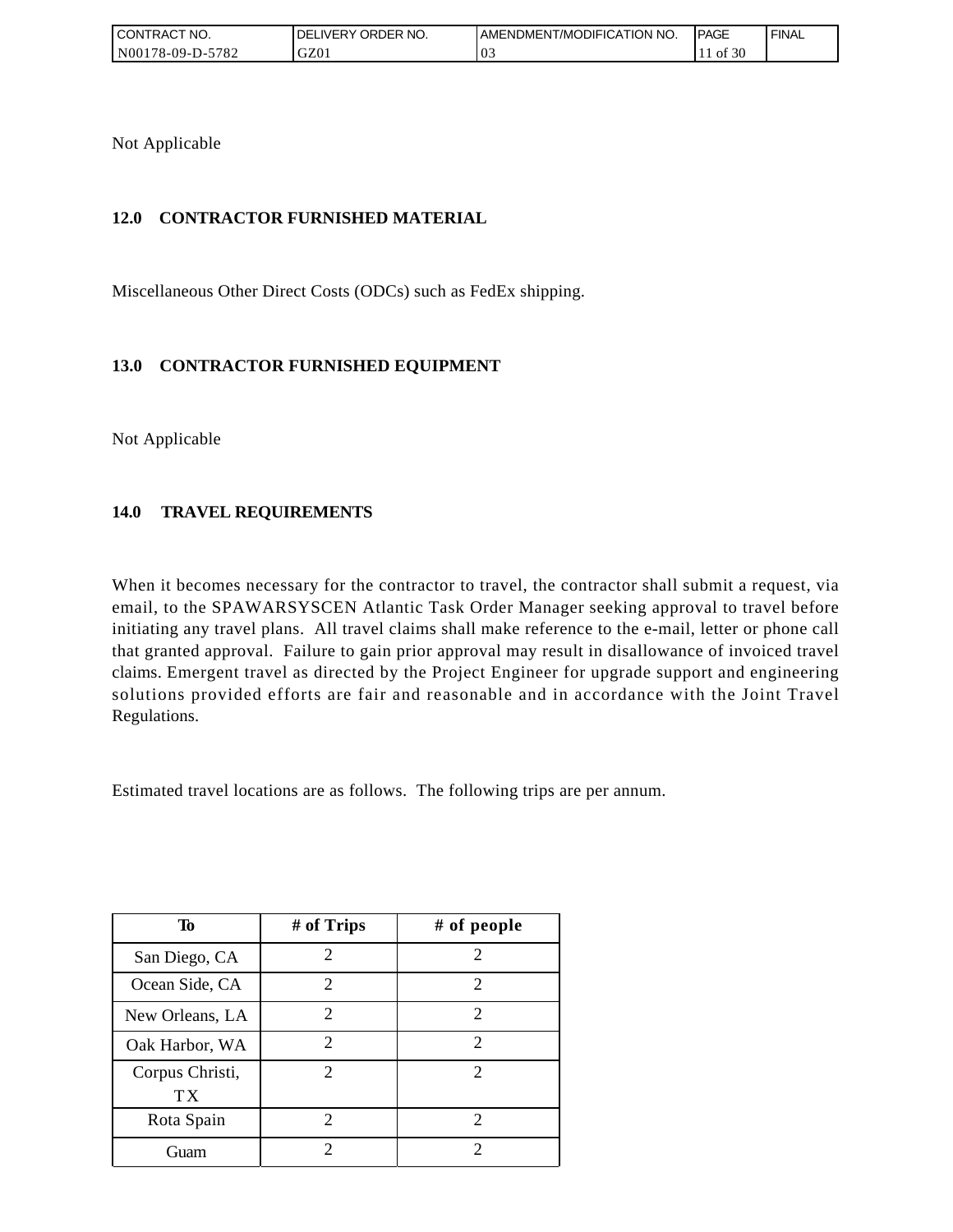| CONTRACT NO.       | DELIVERY ORDER NO. | AMENDMENT/MODIFICATION NO. | PAGE     | <b>FINAL</b> |
|--------------------|--------------------|----------------------------|----------|--------------|
| N00178-09-D-5782   | GZ01               | 03                         | 12 of 30 |              |
|                    |                    |                            |          |              |
| Guantanamo Bay,    | $\overline{2}$     | $\overline{2}$             |          |              |
| Cuba               |                    |                            |          |              |
| Cherry Point, NC   | $\overline{2}$     | $\overline{2}$             |          |              |
| Brenerton,         | 3                  | $\overline{2}$             |          |              |
| Washington         |                    |                            |          |              |
| LeMoore,           | $\overline{2}$     | $\overline{2}$             |          |              |
| California         |                    |                            |          |              |
| Sigonella, Italy   | $\overline{2}$     | $\overline{2}$             |          |              |
| Naples, Italy      | $\overline{2}$     | $\overline{2}$             |          |              |
| Okinawa, Japan     | $\overline{2}$     | $\overline{2}$             |          |              |
| Pensacola, FL      | 3                  | $\overline{2}$             |          |              |
| 29 Palms, CA       | 3                  | $\overline{2}$             |          |              |
| Bethesda,          | 6                  | $\overline{2}$             |          |              |
| Maryland           |                    |                            |          |              |
| Yokosuka, Japan    | $\overline{2}$     | $\overline{2}$             |          |              |
| Jakarta, Indonesia | $\overline{2}$     | $\overline{2}$             |          |              |

## **15.0 DELIVERABLES**

- a. Conference, Meeting Minutes and Presentation Reports as required CDRL A001
- b. Technical Reports as required CDRL A002

Cairo, Egypt 2 2 Pearl Harbor, HI 2 2 2 Lima, Peru 2 2 2

- c. Monthly Status Reports CDRL A003
- d. Monthly Financial Reports CDRL A004
- e. Weekly Activity Reports (WAR) CDRL A005
- f. White Papers CDRL A006
- g. NOC Operations CDRL A007
- h. Network Architecture Analysis Design as required CDRL A008

# **Type of Technical Reports – A002** NOC Operations Network Architecture Analysis Design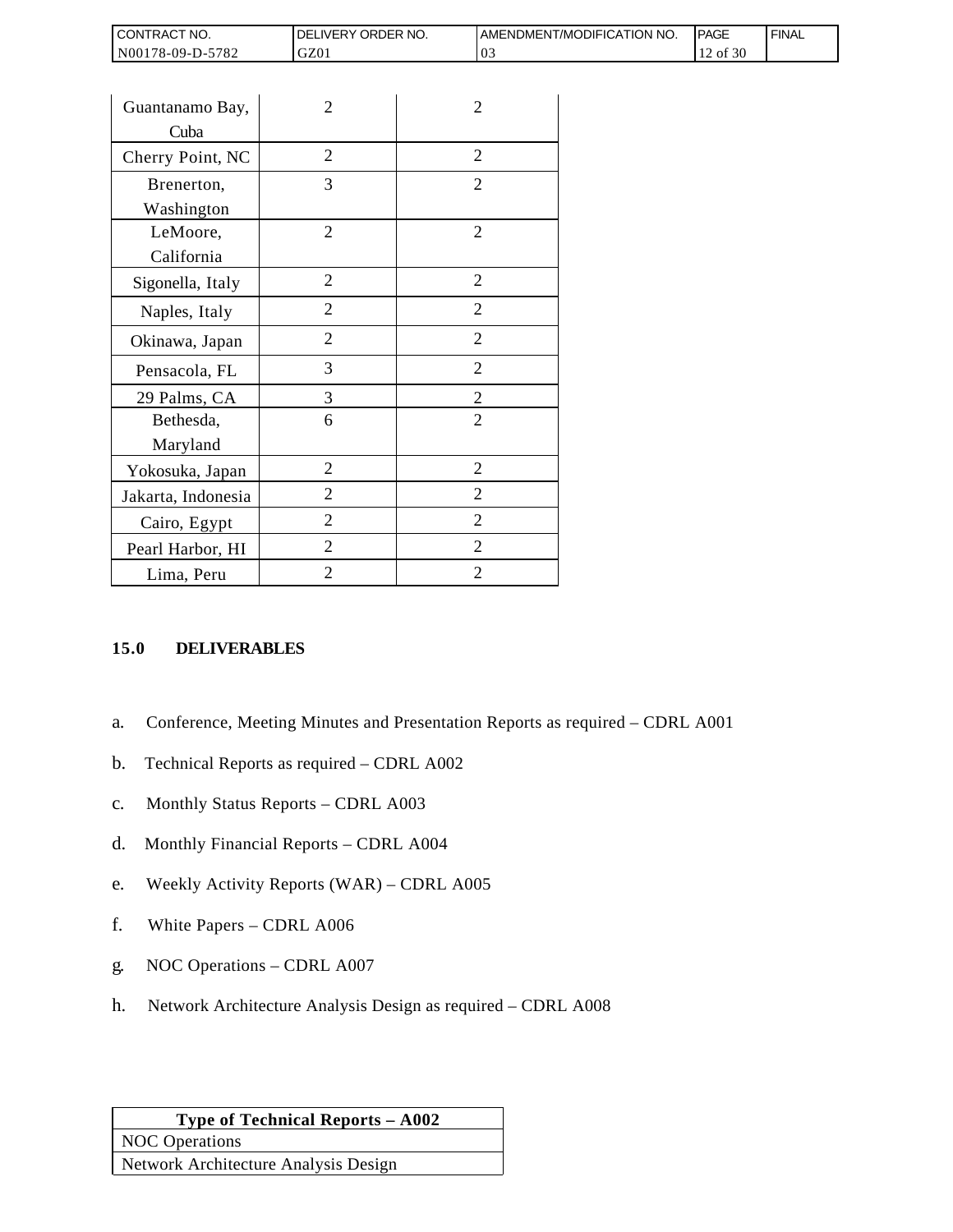| <b>CONTRACT NO.</b> | ' ORDER NO.<br><b>DELIVERY</b> | AMENDMENT/MODIFICATION NO. | <b>PAGE</b> | <b>FINAL</b> |
|---------------------|--------------------------------|----------------------------|-------------|--------------|
| N00178-09-D-5782    | GZ01                           | U.,                        | of 30       |              |

| <b>Mitigation Reports</b> |  |
|---------------------------|--|
| SSAA Gap Analysis         |  |

## **16.0 WORKLOAD ESTIMATE**

The following workload data is provided for informational purposes only to assist you in estimating the price of this Contract.

Number of man-hours: 121,408 per year

Other Direct Costs: \$300,000 per year

### C-313 SECURITY REQUIREMENTS (DEC 1999)

The work to be performed under this contract as delineated in the DD Form 254, Attachment No. 2 [Contracting officer insert attachment number] involves access to and handling of classified material up to and including Secret.

In addition to the requirements of the FAR 52.204-2 "Security Requirements" clause, the Contractor shall appoint a Security Officer, who shall (1) be responsible for all security aspects of the work performed under this contract, (2) assure compliance with the National Industry Security Program Operating Manual (DODINST 5220.22M), and (3) assure compliance with any written instructions from the Security Officer Code OA1, SPAWAR Systems Center Charleston, P.O. Box 190022, North Charleston, SC 29419-9022.

### C-315 WORKWEEK (DEC 1999)

(a) All or a portion of the effort under this contract will be performed on a Government installation. The normal workweek for Government employees at SPAWAR Systems Center Charleston and its Detachments is Monday through Friday 0730 to 1600. Work at this Government installation, shall be performed by the contractor within the normal workweek unless differing hours are specified on the individual task orders. Following is a list of holidays observed by the Government:

Name of Holiday Time of Observance

New Year's Day 1 January

Martin Luther King Jr. Day Third Monday in January

President's Day Third Monday in February

Memorial Day Last Monday in May

Independence Day 4 July

Labor Day First Monday in September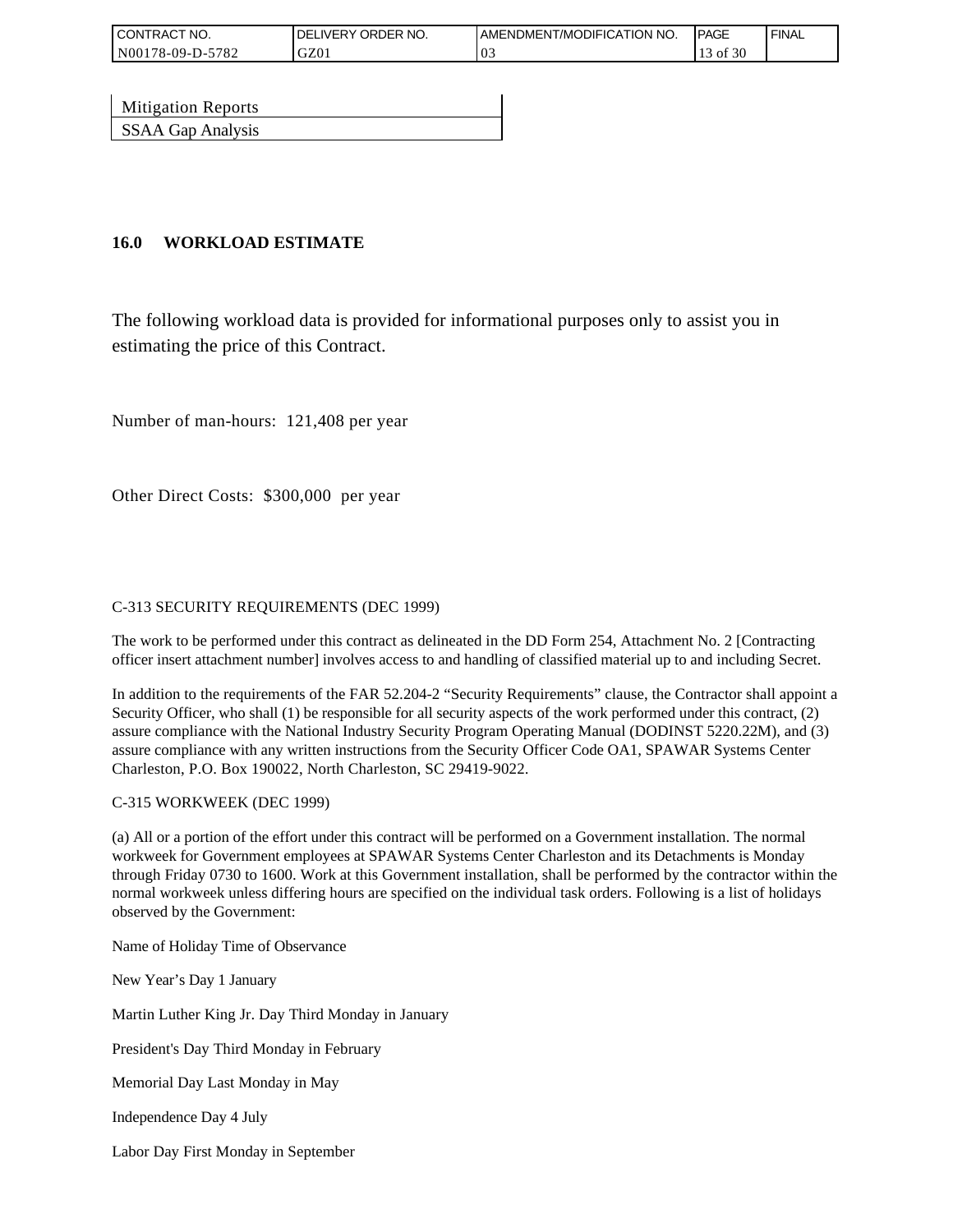| CONTRACT NO.     | <b>DELIVERY ORDER</b><br>NO. | <b>IAMENDMENT/MODIFICATION NO.</b> | <b>IPAGE</b>     | <b>FINAL</b> |
|------------------|------------------------------|------------------------------------|------------------|--------------|
| N00178-09-D-5782 | GZ01                         | '03                                | 30<br>0Ť<br>- 14 |              |

Columbus Day Second Monday in October

Veteran's Day 11 November

Thanksgiving Day Fourth Thursday in November

Christmas Day 25 December

(b) If any of the above holidays occur on a Saturday or a Sunday, then such holiday shall be observed by the Contractor in accordance with the practice as observed by the assigned Government employees at the using activity.

(c) If the Contractor is prevented from performance as the result of an Executive Order or an administrative leave determination applying to the using activity, such time may be charged to the contract as direct cost provided such charges are consistent with the Contractor's accounting practices.

(d) This contract does not allow for payment of overtime during the normal workweek for employees who are not exempted from the Fair Labor Standards Act unless expressly authorized by the Ordering Officer. Under Federal regulations the payment of overtime is required only when an employee works more than 40 hours in a normal week period.

### C-317 NOTICE TO CONTRACTOR OF CERTAIN DRUG DETECTION PROCEDURES (DEC 1999)

(a) Pursuant to Navy policy applicable to both Government and contractor personnel, measures will be taken to prevent the introduction and utilization of illegal drugs and related paraphernalia into Government Work areas.

(b) In furtherance of the Navy's drug control program, unannounced periodic inspections of the following nature may be conducted by installation security authorities:

(1) Routine inspection of contractor occupied work spaces.

(2) Random inspections of vehicles on entry or exit, with drug detection dog teams as available, to eliminate them as a safe haven for storage of or trafficking in illegal drugs.

(3) Random inspections of personnel possessions on entry or exit from the installation.

(c) When there is probable cause to believe that a contractor employee on board a naval installation has been engaged in use, possession or trafficking of drugs, the installation authorities may detain said employee until the employee can be removed from the installation, or can be released to the local authorities having jurisdiction.

(d) Trafficking in illegal drug and drug paraphernalia by contract employees while on a military vessel/installation may lead to possible withdrawal or downgrading of security clearance, and/or referral for prosecution by appropriate law enforcement authorities.

(e) The contractor is responsible for the conduct of employees performing work under this contract and is, therefore, responsible to assure that employees are notified of these provisions prior to assignment.

(f) The removal of contractor personnel from a Government vessel or installation as a result of the drug offenses shall not be cause for excusable delay, nor shall such action be deemed a basis for an equitable adjustment to price, delivery or other provisions of this contract.

### C-718 ACCESSIBILITY OF ELECTRONIC AND INFORMATION TECHNOLOGY (JUN 2001)

(a) Each Electronic and Information Technology (EIT) supply or service provided under this contract shall comply with the EIT Accessibility Standards listed below:

[The Contracting Officer shall consult with the program office to determine which standards listed in subsection (a) apply and shall check all applicable standards prior to issuing the solicitation.]

\_\_36 C.F.R. § 1194.21 (Software Applications and operating systems

\_\_36 C.F.R. § 1194.22 (Web-based and internet information and applications)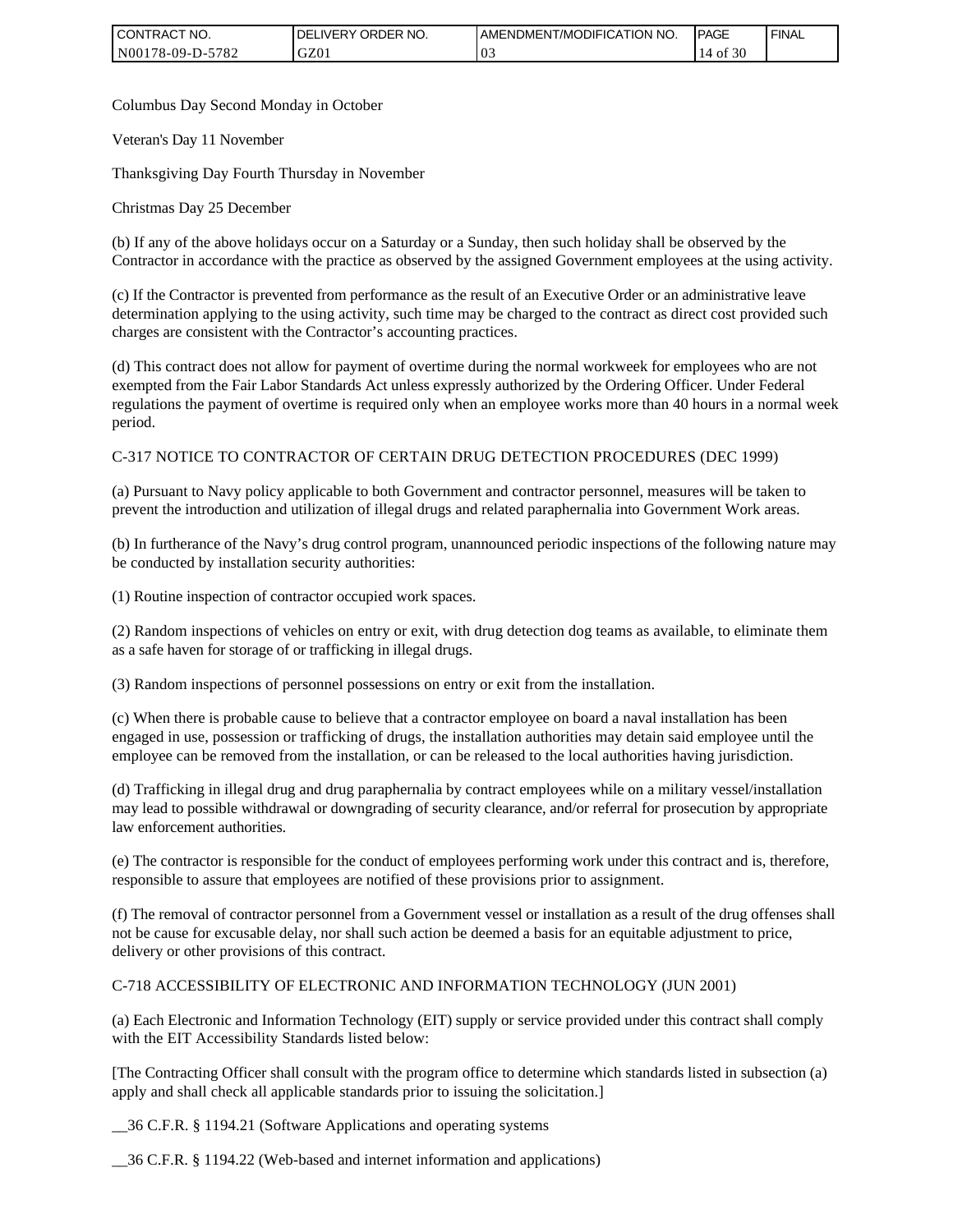| CONTRACT NO.     | DELIVERY ORDER NO. | <b>JAMENDMENT/MODIFICATION NO.</b> | <b>IPAGE</b>     | <b>FINAL</b> |
|------------------|--------------------|------------------------------------|------------------|--------------|
| N00178-09-D-5782 | GZ01               | '03                                | f 30<br>οt<br>1J |              |

\_\_36 C.F.R. § 1194.23 (Telecommunications products)

\_\_36 C.F.R. § 1194.24 (Video and multimedia products)

\_\_36 C.F.R. § 1194.25 (Self contained, closed products)

\_\_36 C.F.R. § 1194.26 (Desktop and portable computers)

In addition, each EIT supply or service provided under this contract shall comply with 36 C.F.R. § 1194.31 (Functional performance criteria) and 36 C.F.R. § 1194.41 (Information, documentation, and support).

(b) If the Contracting Officer determines that any supply or service delivered under this contract does not comply with the EIT Accessibility Standards, the Contracting Officer will notify the Contractor in writing accordingly. If the Contractor fails to promptly correct or replace the nonconforming products or services with conforming products or services within the delivery schedule contained in the contract, the Government will have the rights and remedies contained in the contract.

(End of specification)

C-719 EXEMPTION FROM ELECTRONIC AND INFORMATION TECHNOLOGY ACCESSIBILITY REQUIREMENTS (JUN 2001)

(a) The Government has determined that the following exemption(s) to the Electronic and Information Technology (EIT) Accessibility Standards (36 C.F.R. § 1194) are applicable to this procurement:

\_\_\_\_ The EIT to be provided under this contract has been designated as a National Security System.

\_\_\_\_ The EIT acquired by the contractor is incidental to this contract.

\_\_\_\_ The EIT to be provided under this contract would require a fundamental alteration in the nature of the product or its components in order to comply with the EIT Accessibility Standards.

\_\_\_\_ The EIT to be provided under this contract will be located in spaces frequented only by service personnel for maintenance, repair, or occasional monitoring of equipment.

\_\_\_\_ Compliance with the EIT Accessibility Standards would impose an undue burden on the agency.

\_\_\_\_ The EIT to be provided under this contract is purchased in accordance with FAR Subpart 13.2 prior to January 1, 2003.

(b) Notwithstanding that an exemption exists, the Contractor may furnish supplies or services provided under this contract that comply with the EIT Accessibility Standards (36 C.F.R. § 1194).

### C-720 PERFORMANCE BASED REVIEW AND ACCEPTANCE PROCEDURES

This is a performance based order, as defined in FAR Part 37.6. Contractor performance will be reviewed in accordance with the Quality Assurance Plan as follows:

### QUALITY ASSURANCE PLAN

(1) Objective: The purpose of this plan is to provide a quality assurance plan for the services contracted under this Task Order. This plan provides a basis for the Task Order Manager (TOM) to evaluate the quality of the contractor's performance. The oversight provided for in this plan, and the remedy established, will help ensure that service levels are of high quality throughout the task order term.

(2) Performance Standards:

a. The deliverables under this task order will be consistently technically accurate.

b. The services delivered under this task order will be consistently of high quality.

c. The contractor's cost control efforts under this task order will be consistently effective (applicable to cost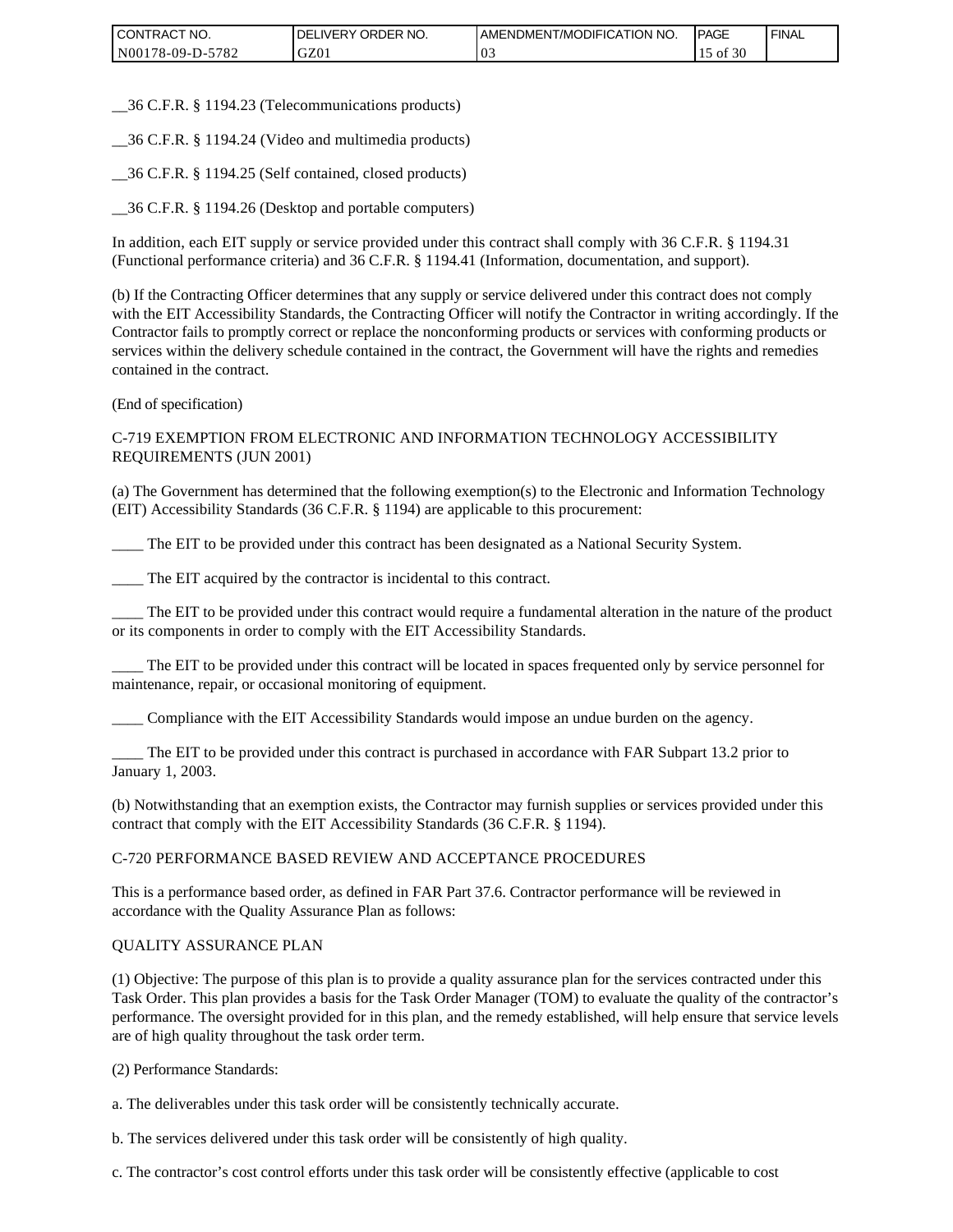| I CONTRACT NO.   | `NO.<br><b>IDELIVERY ORDER</b> | <b>I AMENDMENT/MODIFICATION NO.</b> | <b>PAGE</b> | ' FINAL |
|------------------|--------------------------------|-------------------------------------|-------------|---------|
| N00178-09-D-5782 | GZ01                           | 03                                  | 30<br>16 of |         |

reimbursement task orders).

d. The contractor will be consistently responsive to Government customers in its performance of this task order.

e. For the purposes of this plan, "consistently" is defined as "generally holding true", "persistently over time", and/or "overall uniformly".

(3) Evaluation Methods: The TOM will conduct performance evaluations based on the standards in paragraph 2 above using the following technique:

a. During the performance period of the task order, the TOM will continually and proactively monitor contractor efforts and obtain input from other Government personnel with performance oversight functions to ascertain the level of compliance with the Performance Standards.

b. Every 12 months after the effective date of the task order, the TOM will prepare a Task Order Performance Evaluation (TOPE) documenting the results of the efforts performed under paragraph 3.a. above.

c. The TOM will upload the TOPE to the SeaPort Portal.

(4) Remedy

a. If the annual Performance Evaluation indicates that the contractor has not met one or more of the Performance Standards, the following negative remedy becomes effective: the TOM will submit a negative TOPE on the SeaPort Portal for the applicable Performance Standard.

b. This is a significant negative remedy as the TOPE is a key part of the Performance Monitoring process which:

i. Provides input to the annual Contractor Performance Assessment Report (CPAR); and

ii. Determines the contractor's ability to earn term extensions to its basic SeaPort-e contract in accordance with the Award Term provisions contained therein.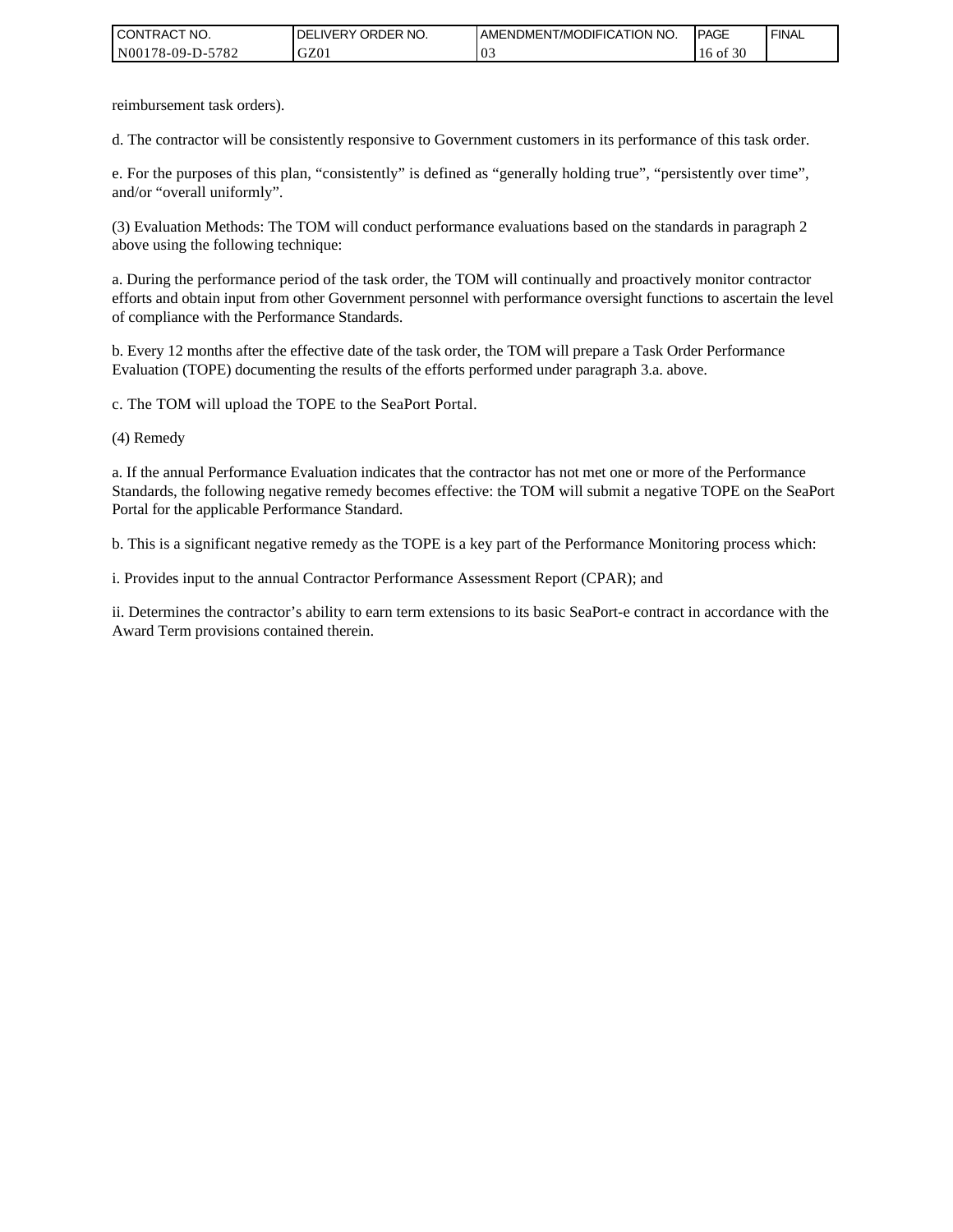| I CONTRACT NO.   | NO.<br><b>ORDER</b><br>DELI<br>_IVERY | AMENDMENT/MODIFICATION NO. | <b>IPAGE</b> | <b>FINAL</b> |
|------------------|---------------------------------------|----------------------------|--------------|--------------|
| N00178-09-D-5782 | GZ01                                  | 03                         | f 30<br>ΟĪ   |              |

٦

# **SECTION D PACKAGING AND MARKING**

SHIP TO INFORMATION:

See Section G - Task Order Manager

Packaging and Marking shall be in accordance with Section D of the SeaPort-e Multiple Award IDIQ contract.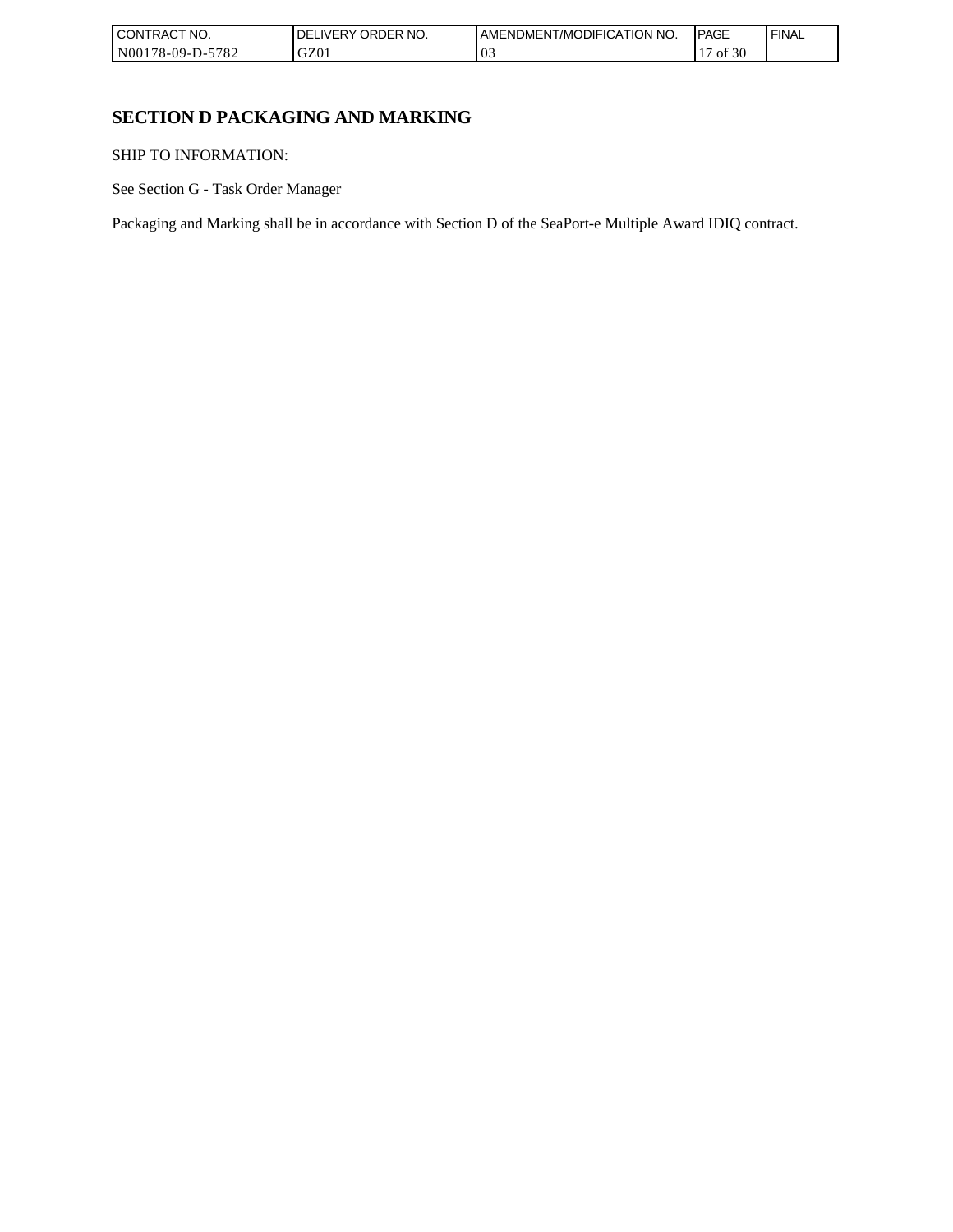| l CON <sup>-</sup><br>'TRACT NO. | <b>ORDER</b><br>NO.<br>IVERY<br>DELI | AMENDMENT/MODIFICATION NO. | <b>IPAGE</b>     | ' FINAL |
|----------------------------------|--------------------------------------|----------------------------|------------------|---------|
| N00178-09-D-5<br>-5782           | GZ01                                 | 03                         | f 30<br>18<br>ΟĪ |         |

# **SECTION E INSPECTION AND ACCEPTANCE**

E-303 INSPECTION AND ACCEPTANCE- - DESTINATION (JAN 2002)

Inspection and acceptance of the services to be furnished hereunder shall be made at destination by the Task Order Manager or his duly authorized representative.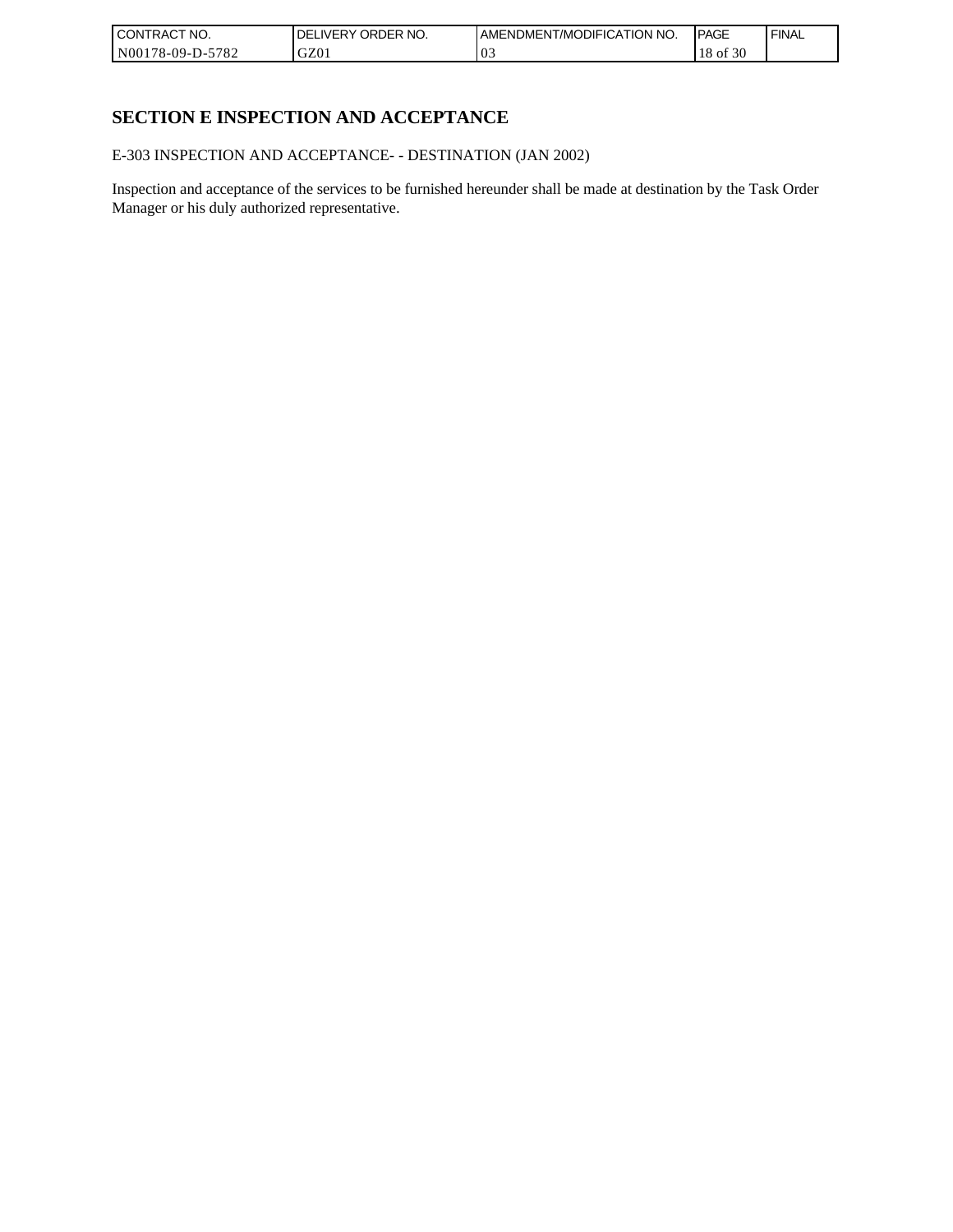| I CONTRACT NO.   | `NO.<br>DELIVERY ORDER I | <b>IAMENDMENT/MODIFICATION NO.</b> | <b>PAGE</b>  | ' FINAL |
|------------------|--------------------------|------------------------------------|--------------|---------|
| N00178-09-D-5782 | GZ01                     | 03                                 | f 30<br>` OI |         |

### **SECTION F DELIVERABLES OR PERFORMANCE**

The periods of performance for the following Items are as follows:

| 4001 | $1/11/2012 - 1/10/2013$ |
|------|-------------------------|
| 4002 | $9/11/2012 - 9/10/2013$ |
| 6001 | $1/11/2012 - 1/10/2013$ |
| 6002 | $9/11/2012 - 9/10/2013$ |

#### CLIN - DELIVERIES OR PERFORMANCE

The periods of performance for the following Items are as follows:

| 4001 | $1/11/2012 - 1/10/2013$ |
|------|-------------------------|
| 4002 | $9/11/2012 - 9/10/2013$ |
| 6001 | $1/11/2012 - 1/10/2013$ |
| 6002 | $9/11/2012 - 9/10/2013$ |

The periods of performance for the following Option Items are as follows:

| 4003 | $9/11/2013 - 9/10/2014$ |
|------|-------------------------|
| 4004 | $9/11/2014 - 9/10/2015$ |
| 4005 | $9/11/2015 - 9/12/2016$ |
| 6003 | $9/11/2013 - 9/10/2014$ |
| 6004 | $9/11/2014 - 9/10/2015$ |
| 6005 | $9/11/2015 - 9/10/2016$ |
|      |                         |

Services to be performed hereunder will be provided at (insert specific address and building etc.)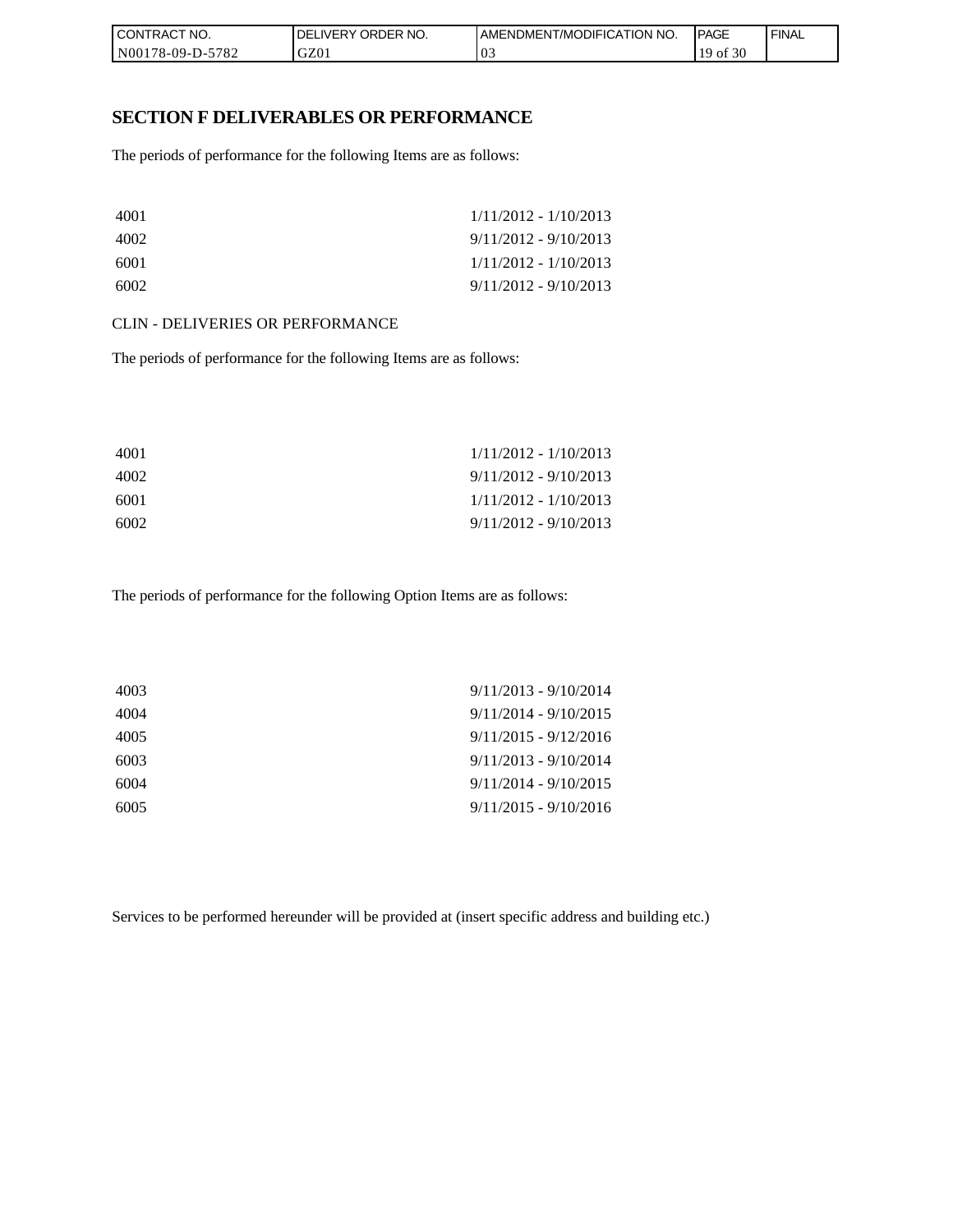| l CON <sup>-</sup><br>ITRACT NO. | ORDER NO.<br><b>DELIVERY</b> | <b>IAMENDMENT/MODIFICATION NO.</b> | <b>IPAGE</b> | <b>FINAL</b> |
|----------------------------------|------------------------------|------------------------------------|--------------|--------------|
| N00178-09-D-5782                 | GZ01                         | v.                                 | of 30<br>20  |              |

## **SECTION G CONTRACT ADMINISTRATION DATA**

Task Order Manager Robin S Riley, 582B0 P. O. Box 19022 North Charleston, SC 29419-9022 robin.riley@navy.mil 843-218-4648

G-314 TYPE OF CONTRACT (DEC 1999)

This is a CPFF task order.

# G-317 INVOICING INSTRUCTIONS FOR SERVICES USING WIDE AREA WORK FLOW (WAWF) (JAN 2007)

(a) Invoices for services rendered under this task order shall be submitted electronically through the Wide Area Work Flow-Receipt and Acceptance (WAWF). The contractor shall submit invoices for payment per contract terms. The Government shall process invoices for payment per contract terms.

(b) The vendor shall have their CAGE Code activated by calling 1-866-618-5988. Once activated, the vendor shall self-register at the WAWF website at [https://wawf.eb.mil.](https://wawf.eb.mil/) Vendor training is available on the internet at [https://wawftraining.eb.mil.](https://wawftraining.eb.mil/) Additional support can be accessed by calling the Navy WAWF Assistance Line at 1-800-559-9293.

(c) Back-up documentation can be included and attached to the invoice in WAWF. Attachments created with any Microsoft Office product, or Adobe (.pdf files), is attachable to the invoice in WAWF.

(d) A separate invoice will be prepared no more frequently than every two weeks. Do not combine the payment claims for services provided under this contract.

(e) The following information is provided for completion of the invoice in WAWF:

| Invoice Type        | <b>Cost Vouchers</b>             |
|---------------------|----------------------------------|
| Issued by           | N65236                           |
| Admin by            | Code S2404A DCMA MANASSAS        |
| <b>DCAA</b> Auditor | Code DCAA Branch Office          |
| Service Approver    | Code S2404A DCMA MANASSAS        |
| Pay by              | Code HQ0338 DFAS COLUMBUS CENTER |

Pursuant to the requirement at DFARS PGI 204.7108, Payment Instructions (d) (12) none of the standard payment instructions identified in paragraphs (d)(1) through (11) of this section are appropriate, the Payment instructions below provide a significantly better reflection of how funds will be expended in support of contract performance.

INVOICING AND PAYMENT INSTRUCTIONS FOR MULTIPLE ACCOUNTING CLASSIFICATION CITATIONS

Consistent with task order clause 5252.232-9206, Segregation of Costs, the contractor shall segregate and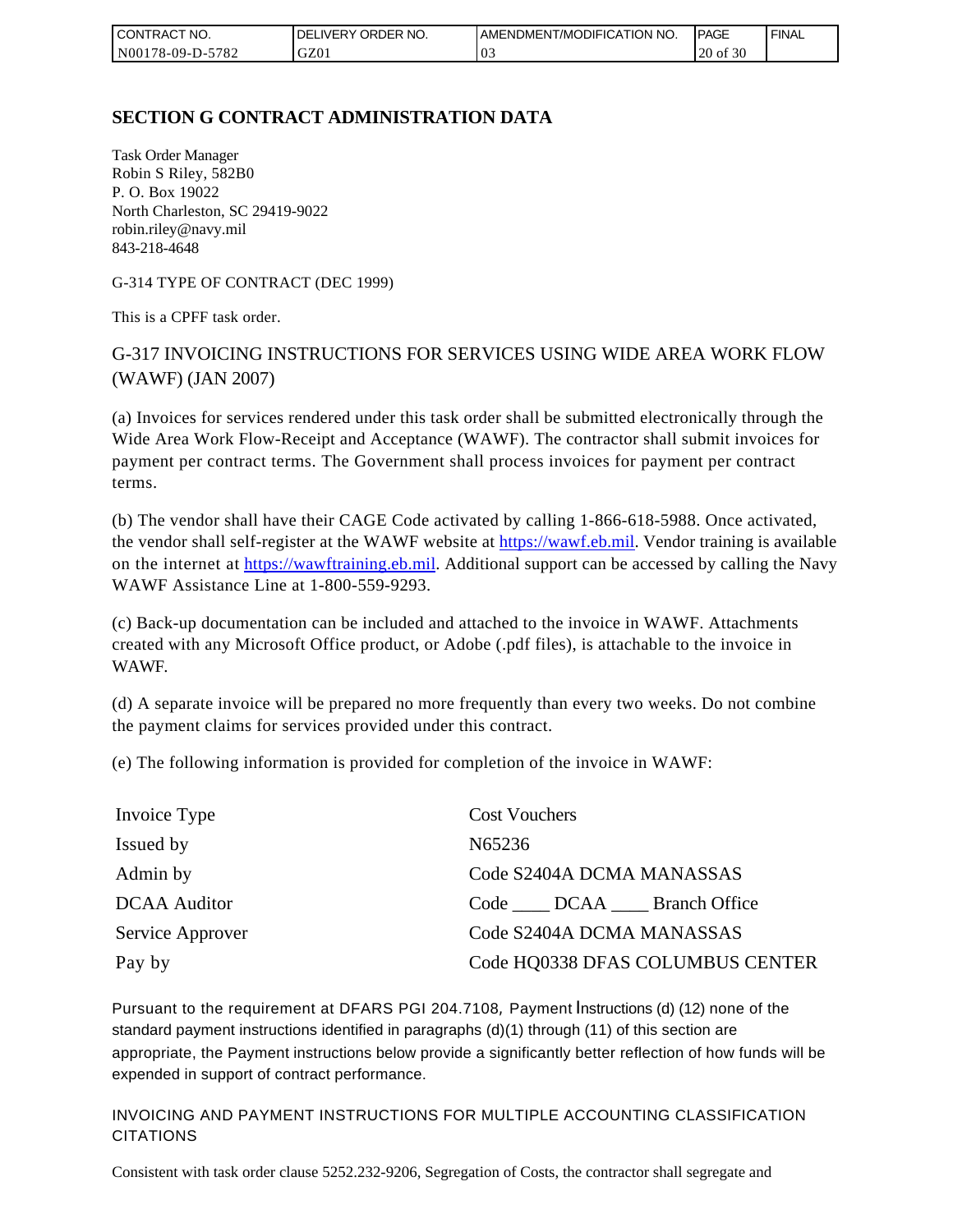| l CON i<br><b>'TRACT NO.</b> | <b>IDELIVERY ORDER NO.</b> | I AMENDMENT/MODIFICATION NO. | <b>IPAGE</b> | <b>FINAL</b> |
|------------------------------|----------------------------|------------------------------|--------------|--------------|
| N00178-09-D-5782             | GZ01                       | v.                           | of 30        |              |

accumulate costs for the performance of this task order by the appropriate Accounting Classification Reference Number (ACRN). The contractor's invoice shall identify the appropriate Contract and Task Order numbers. For the work performed, invoiced costs shall be associated to the Contract Line Item Number (CLIN), the Contract Subline Item (SLIN), and the specific ACRN. Invoices submitted to the paying office that do not comply with this requirement will be returned to the contractor for resubmission. The contractor shall provide an electronic copy of each invoice to the Task Order Manager at the time of submission to DCAA/DFAS. The paying office will disburse funds in strict compliance with the amounts invoiced by CLIN/SLIN/ACRN.

#### ACTIVITY OMBUDSMAN

The SPAWAR Ombudsman for this Task Order is:

Name: Code: 8.6.2 Address: PO Box 190022, N. Charleston, SC 29419 Phone: (843) 218-5115 Email: Accounting Data SLINID PR Number Amount -------- ---------------------- ---------------------400101 1300239279 25000.00 LLA : AA 970130.1212D 2012 010 1 010400807793-1 884 257.22 DRAM 26316 044226 Standard Number: DRAM 26316/AA NWA: 100000579665 0060 ALL TASKS IN THE PWS BASE Funding 25000.00 Cumulative Funding 25000.00 MOD 01 400102 1300286595 270000.00  $T.T.A$  : AB 9720130 1212 201 2 010 1 010100 80 7700-1 884 257.31 P RM 22085 Standard Number: PRM 22085/AA NWA: 100000579674 0060 ALL TASKS 600101 1300286595 10000.00 LLA : AB 9720130 1212 201 2 010 1 010100 80 7700-1 884 257.31 P RM 22085 Standard Number: PRM 22085/AA NWA: 100000579674 0060 ODCS MOD 01 Funding 280000.00 Cumulative Funding 305000.00 MOD 02 400201 1300298860 1865000.00 LLA : AC 9720130.18P2 252 46896 0 068688 2D JTF42 468962 1H303Q Standard Number: N4689612MPJTF42/AA NWA: 100000742221 0060 TASK MCIS CNDSP 600201 1300298860 20000.00 LLA : AC 9720130.18P2 252 46896 0 068688 2D JTF42 468962 1H303Q Standard Number: N4689612MPJTF42/AA NWA: 100000742221 0060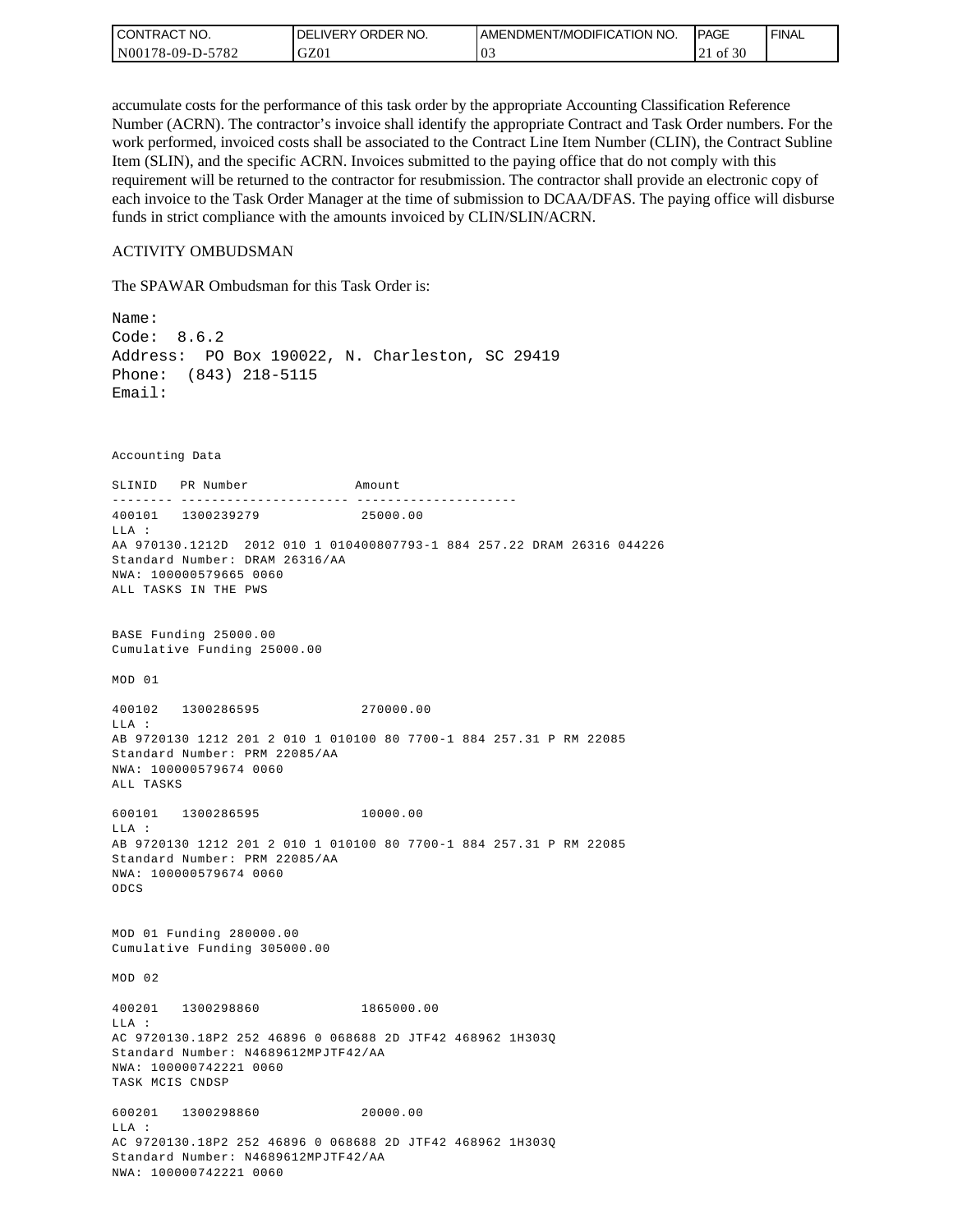| I CONTRACT NO.   | `NO.<br>DELIVERY ORDER | AMENDMENT/MODIFICATION NO. | <b>IPAGE</b>       | <b>FINAL</b> |
|------------------|------------------------|----------------------------|--------------------|--------------|
| N00178-09-D-5782 | GZ01                   |                            | of $30$<br>ററ<br>∼ |              |

ODCS TASK MCIS CNDSP

MOD 02 Funding 1885000.00 Cumulative Funding 2190000.00

MOD 03

400202 1300319971 272477.34 LLA : AD 970130.1313D 2013 0101010400807793-1884 257.31 PRM 3347 044226 Standard Number: PRM 33474 NWA: 100000773020 0060

MOD 03 Funding 272477.34 Cumulative Funding 2462477.34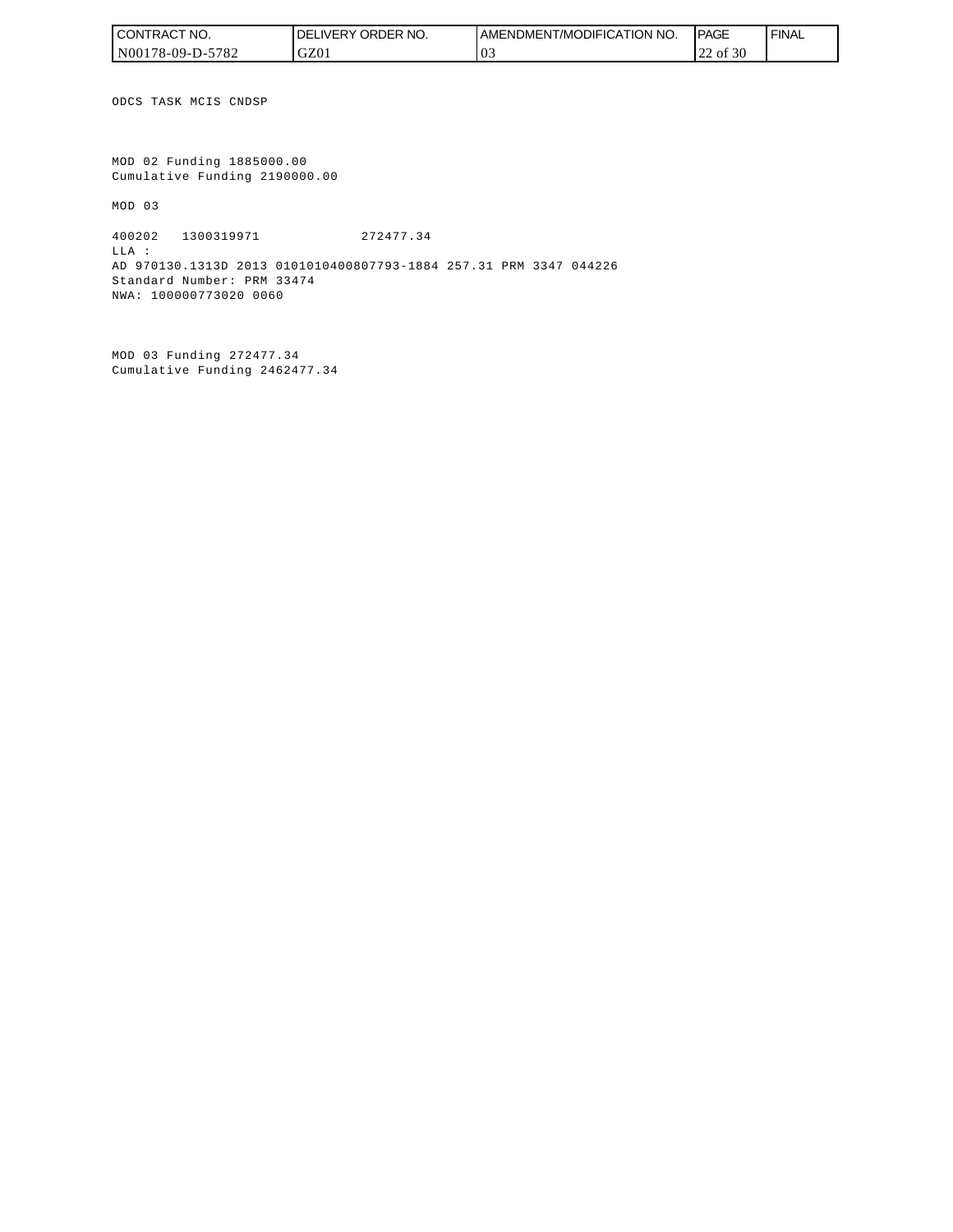| l CON <sup>-</sup><br>'TRACT NO. | <b>ORDER</b><br>NO.<br>IVERY<br>DELI | AMENDMENT/MODIFICATION NO. | <b>IPAGE</b>                  | <b>FINAL</b> |
|----------------------------------|--------------------------------------|----------------------------|-------------------------------|--------------|
| N00178-09-D-5<br>5782            | GZ01                                 | 0 <sup>2</sup>             | f 30<br>$\bigcap$<br>ΟĪ<br>رے |              |

# **SECTION H SPECIAL CONTRACT REQUIREMENTS**

#### 5252.232-9206 SEGREGATION OF COSTS (DEC 2003)

(a) The Contractor agrees to segregate costs incurred under this task order at the lowest level of performance, either task or subtask, rather than on a total task order basis, and to submit invoices reflecting costs incurred at that level. Invoices shall contain summaries of work charged during the period covered, as well as overall cumulative summaries by labor category for all work invoiced to date (if applicable), by line item, task or subtask.

(b) Where multiple lines of accounting are present, the ACRN preceding the accounting citation will be found in Section B and/or Section G. Payment of Contractor invoices shall be accomplished only by charging the ACRN that corresponds to the work invoiced.

(c) Except when payment requests are submitted electronically as specified in the clause at DFARS 252.232-7003, Electronic Submission of Payment Requests, one copy of each invoice or voucher will be provided, at the time of submission to DCAA, to the Task Order Manager.

### H-350 REIMBURSEMENT OF TRAVEL COSTS (NOV 2005)

(a) Contractor Request and Government Approval of Travel

Any travel under this contract must be specifically requested in writing, by the contractor prior to incurring any travel costs. If this contract is a definite or indefinite delivery contract, then the written Government authorization will be by task/delivery orders issued by the Ordering Officer or by a modification to an issued task/delivery order. If this contract is not a definite or indefinite delivery contract, then the written Government authorization will be by written notice of approval from the Contracting Officer's Representative (COR). The request shall include as a minimum, the following:

- (1) Contract number
- (2) Date, time, and place of proposed travel
- (3) Purpose of travel and how it relates to the contract
- (4) Contractor's estimated cost of travel
- (5) Name(s) of individual(s) traveling and;
- (6) A breakdown of estimated travel and per diem charges.
- (b) General

(1) The costs for travel, subsistence, and lodging shall be reimbursed to the contractor only to the extent that it is necessary and authorized for performance of the work under this contract. The costs for travel, subsistence, and lodging shall be reimbursed to the contractor in accordance with the Federal Acquisition Regulation (FAR) 31.205-46, which is incorporated by reference into this contract. As specified in FAR 31.205-46(a) (2), reimbursement for the costs incurred for lodging, meals and incidental expenses (as defined in the travel regulations cited subparagraphs  $(b)(1)(i)$  through  $(b)(1)(iii)$  below) shall be considered to be reasonable and allowable only to the extent that they do not exceed on a daily basis the maximum per diem rates in effect at the time of travel as set forth in the following:

(i) Federal Travel Regulation prescribed by the General Services Administration for travel in the contiguous 48 United States;

(ii) Joint Travel Regulation, Volume 2, DoD Civilian Personnel, Appendix A, prescribed by the Department of Defense for travel in Alaska, Hawaii, The Commonwealth of Puerto Rico, and the territories and possessions of the United States; or

(iii) Standardized Regulations, (Government Civilians, Foreign Areas), Section 925, "Maximum Travel Per Diem Allowances in Foreign Areas" prescribed by the Department of State, for travel in areas not covered in the travel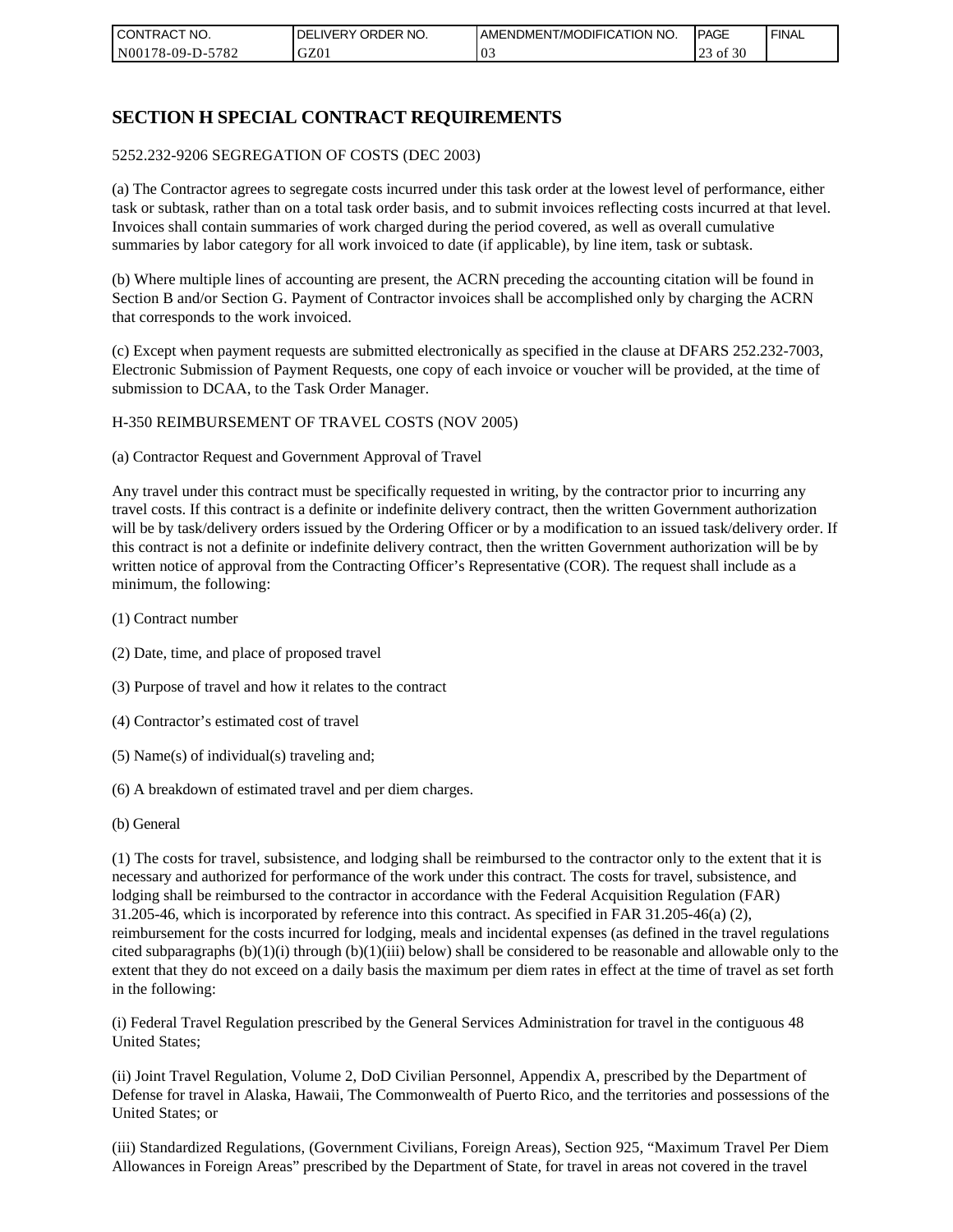| l CON <sup>-</sup><br>'TRACT NO. | <b>ORDER</b><br>NO.<br>IVERY<br>DELI | AMENDMENT/MODIFICATION NO. | <b>IPAGE</b>     | ' FINAL |
|----------------------------------|--------------------------------------|----------------------------|------------------|---------|
| N00178-09-D-5<br>-5782           | GZ01                                 | 03                         | f 30<br>24<br>0Ī |         |

regulations cited in subparagraphs  $(b)(1)(i)$  and  $(b)(1)(ii)$  above.

(2) Personnel in travel status from and to the contractor's place of business and designated work site or vice versa, shall be considered to be performing work under the contract, and contractor shall bill such travel time at the straight (regular) time rate; however, such billing shall not exceed eight hours per person for any one person while in travel status during one calendar day.

(c) Per Diem

(1) The contractor shall not be paid per diem for contractor personnel who reside in the metropolitan area in which the tasks are being performed. Per diem shall not be paid on services performed at contractor's home facility and at any facility required by the contract, or at any location within a radius of 50 miles from the contractor's home facility and any facility required by this contract.

(2) Costs for subsistence and lodging shall be paid to the contractor only to the extent that overnight stay is necessary and authorized in writing by the Government for performance of the work under this contract per paragraph (a). When authorized, per diem shall be paid by the contractor to its employees at a rate not to exceed the rate specified in the travel regulations cited in FAR 31.205-46(a)(2) and authorized in writing by the Government. The authorized per diem rate shall be the same as the prevailing locality per diem rate.

(3) Reimbursement to the contractor for per diem shall be limited to payments to employees not to exceed the authorized per diem and as authorized in writing by the Government per paragraph (a). Fractional parts of a day shall be payable on a prorated basis for purposes of billing for per diem charges attributed to subsistence on days of travel. The departure day from the Permanent Duty Station (PDS) and return day to the PDS shall be 75% of the applicable per diem rate. The contractor shall retain supporting documentation for per diem paid to employees as evidence of actual payments, as required by the FAR 52.216-7 "Allowable Cost and Payment" clause of the contract.

### (d) Transportation

(1) The contractor shall be paid on the basis of actual amounts paid to the extent that such transportation is necessary for the performance of work under the contract and is authorized in writing by the Government per paragraph (a).

(2) The contractor agrees, in the performance of necessary travel, to use the lowest cost mode commensurate with the requirements of the mission and in accordance with good traffic management principles. When it is necessary to use air or rail travel, the contractor agrees to use coach, tourist class or similar accommodations to the extent consistent with the successful and economical accomplishment of the mission for which the travel is being performed. Documentation must be provided to substantiate non-availability of coach or tourist if business or first class is proposed to accomplish travel requirements.

(3) When transportation by privately owned conveyance (POC) is authorized, the contractor shall be paid on a mileage basis not to exceed the applicable Government transportation rate specified in the travel regulations cited in FAR 31.205-46(a)(2) and is authorized in writing by the Government per paragraph (a).

(4) When transportation by privately owned (motor) vehicle (POV) is authorized, required travel of contractor personnel, that is not commuting travel, may be paid to the extent that it exceeds the normal commuting mileage of such employee. When an employee's POV is used for travel between an employee's residence or the Permanent Duty Station and one or more alternate work sites within the local area, the employee shall be paid mileage for the distance that exceeds the employee's commuting distance.

(5) When transportation by a rental automobile, other special conveyance or public conveyance is authorized, the contractor shall be paid the rental and/or hiring charge and operating expenses incurred on official business (if not included in the rental or hiring charge). When the operating expenses are included in the rental or hiring charge, there should be a record of those expenses available to submit with the receipt. Examples of such operating expenses include: hiring charge (bus, streetcar or subway fares), gasoline and oil, parking, and tunnel tolls.

#### (6) Definitions:

(i) "Permanent Duty Station" (PDS) is the location of the employee's permanent work assignment (i.e., the building or other place where the employee regularly reports for work.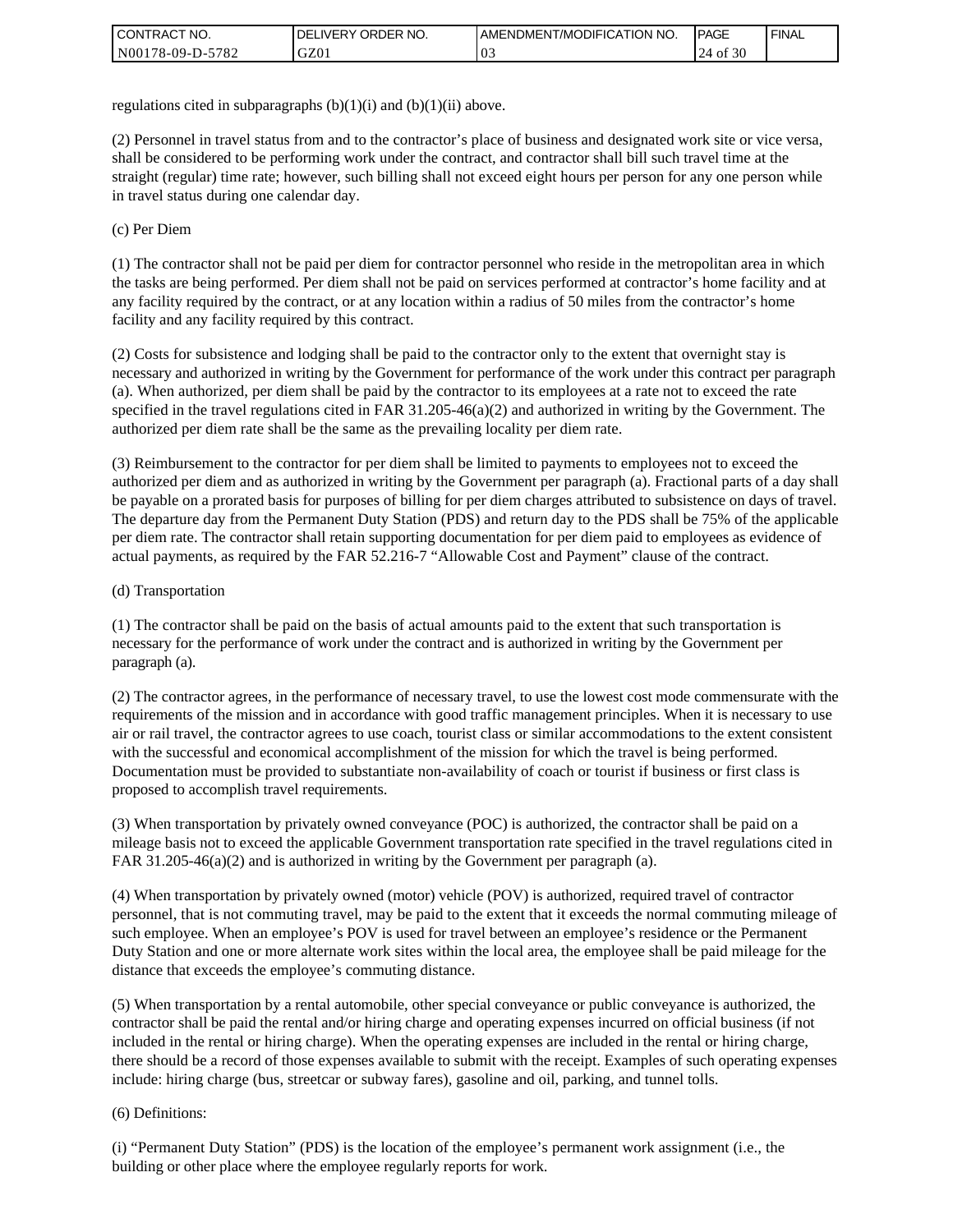| <b>CONTRACT NO.</b> | <b>IDELIVERY ORDER NO.</b> | I AMENDMENT/MODIFICATION NO. | <b>PAGE</b> | <b>FINAL</b> |
|---------------------|----------------------------|------------------------------|-------------|--------------|
| N00178-09-D-5782    | GZ0 <sub>1</sub>           | ົ∪≂                          | of 30<br>رے |              |

(ii) "Privately Owned Conveyance" (POC) is any transportation mode used for the movement of persons from place to place, other than a Government conveyance or common carrier, including a conveyance loaned for a charge to, or rented at personal expense by, an employee for transportation while on travel when such rental conveyance has not been authorized/approved as a Special Conveyance.

(iii) "Privately Owned (Motor) Vehicle (POV)" is any motor vehicle (including an automobile, light truck, van or pickup truck) owned by, or on a long-term lease (12 or more months) to, an employee or that employee's dependent for the primary purpose of providing personal transportation, that:

(a) is self-propelled and licensed to travel on the public highways;

(b) is designed to carry passengers or goods; and

(c) has four or more wheels or is a motorcycle or moped.

(iv) "Special Conveyance" is commercially rented or hired vehicles other than a POC and other than those owned or under contract to an agency.

(v) "Public Conveyance" is local public transportation (e.g., bus, streetcar, subway, etc) or taxicab.

(iv) "Residence" is the fixed or permanent domicile of a person that can be reasonably justified as a bona fide residence.

EXAMPLE 1: Employee's one way commuting distance to regular place of work is 7 miles. Employee drives from residence to an alternate work site, a distance of 18 miles. Upon completion of work, employee returns to residence, a distance of 18 miles.

In this case, the employee is entitled to be reimbursed for the distance that exceeds the normal round trip commuting distance (14 miles). The employee is reimbursed for 22 miles (18 + 18 - 14 = 22).

EXAMPLE 2: Employee's one way commuting distance to regular place of work is 15 miles. Employee drives from residence to an alternate work site, a distance of 5 miles. Upon completion of work, employee returns to residence, a distance of 5 miles.

In this case, the employee is not entitled to be reimbursed for the travel performed (10 miles), since the distance traveled is less than the commuting distance (30 miles) to the regular place of work.

EXAMPLE 3: Employee's one way commuting distance to regular place of work is 15 miles. Employee drives to regular place of work. Employee is required to travel to an alternate work site, a distance of 30 miles. Upon completion of work, employee returns to residence, a distance of 15 miles.

In this case, the employee is entitled to be reimbursed for the distance that exceeds the normal round trip commuting distance (30 miles). The employee is reimbursed for 30 miles  $(15 + 30 + 15 - 30 = 30)$ .

EXAMPLE 4: Employee's one way commuting distance to regular place of work is 12 miles. In the morning the employee drives to an alternate work site (45 miles). In the afternoon the employee returns to the regular place of work (67 miles). After completion of work, employee returns to residence, a distance of 12 miles.

In this case, the employee is entitled to be reimbursed for the distance that exceeds the normal round trip commuting distance (24 miles). The employee is reimbursed for 100 miles  $(45 + 67 + 12 - 24 = 100)$ .

EXAMPLE 5: Employee's one way commuting distance to regular place of work is 35 miles. Employee drives to the regular place of work (35 miles). Later, the employee drives to alternate work site #1 (50 miles) and then to alternate work site #2 (25 miles). Employee then drives to residence (10 miles).

In this case, the employee is entitled to be reimbursed for the distance that exceeds the normal commuting distance (70 miles). The employee is reimbursed for 50 miles  $(35 + 50 + 25 + 10 - 70 = 50)$ .

EXAMPLE 6: Employee's one way commuting distance to regular place of work is 20 miles. Employee drives to the regular place of work (20 miles). Later, the employee drives to alternate work site #1 (10 miles) and then to alternate work site #2 (5 miles). Employee then drives to residence (2 miles).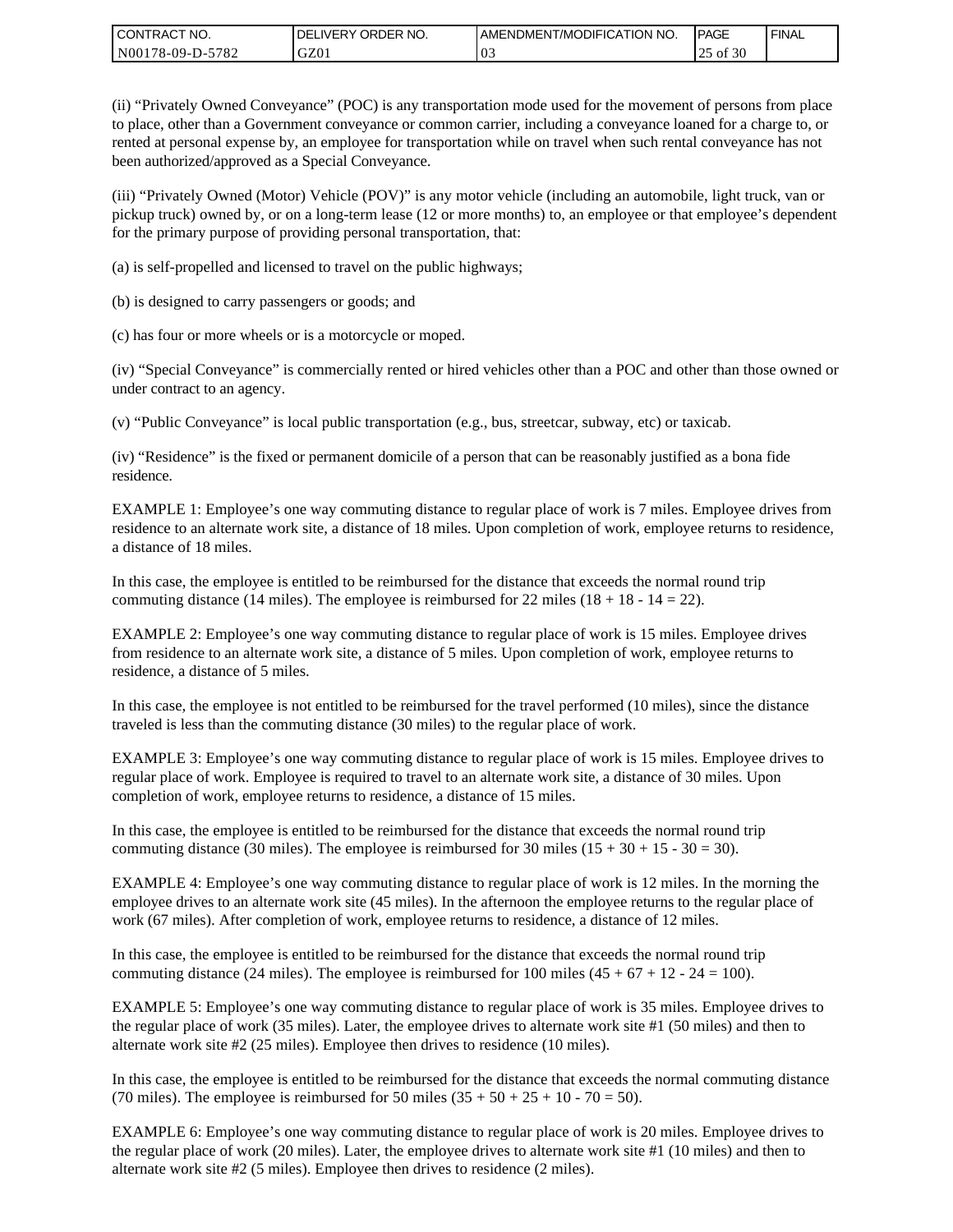| <b>CONTRACT NO.</b> | <b>IDELIVERY ORDER NO.</b> | I AMENDMENT/MODIFICATION NO. | <b>PAGE</b>   | <b>FINAL</b> |
|---------------------|----------------------------|------------------------------|---------------|--------------|
| N00178-09-D-5782    | GZ0 <sub>1</sub>           | ົ∪≂                          | of $30$<br>26 |              |

In this case, the employee is not entitled to be reimbursed for the travel performed (37 miles), since the distance traveled is less than the commuting distance (40 miles) to the regular place of work.

### H-355 CONTRACTOR IDENTIFICATION (DEC 1999)

(a) Contractor employees must be clearly identifiable while on Government property by wearing appropriate badges.

(b) Contractor employees are required to clearly identify themselves and the company they work for whenever making contact with Government personnel by telephone or other electronic means.

H-359 LIMITED RELEASE OF CONTRACTOR CONFIDENTIAL BUSINESS INFORMATION (CBI) (NOV 2003)

#### (a) Definition.

"Confidential business information," as used in this clause, is defined as all forms and types of financial, business, scientific, technical, economic, or engineering information, including patterns, plans, compilations, program devices, formulas, designs, prototypes, methods, techniques, processes, procedures, programs, or codes, whether tangible or intangible, and whether or how stored, compiled, or memorialized physically, electronically, graphically, photographically, or in writing if -- (1) the owner thereof has taken reasonable measures to keep such information secret, and (2) the information derives independent economic value, actual or potential from not being generally known to, and not being readily ascertainable through proper means by, the public. Confidential business information may include technical data as that term is defined in DFARS §§ 252.227-7013(a)(14),  $252.227-7015(a)(4)$ , and  $252.227-7018(a)(19)$ . It may also include computer software as that term is defined in DFARS §§ 252.227-7014(a)(4) and 252.227-7018(a)(4). **CONTRACT NO.** (2012) 202227:701 Solution to confidential business information to confidential business information that were also be expected by SPAWAR employees in a material of the state of the state of the state of th

(b) The Space and Naval Warfare Systems Command (SPAWAR) may release to individuals employed by SPAWAR support contractors and their subcontractors confidential business information submitted by the contractor or its subcontractors pursuant to the provisions of this contract. Business information that would ordinarily be entitled to confidential treatment may be included in the information released to these individuals. Accordingly, by submission of a proposal or execution of this contract, the offeror or contractor and its subcontractors consent to a limited release of its confidential business information.

(c) Circumstances where SPAWAR may release the contractor's or subcontractors' confidential business information include the following:

(1) To other SPAWAR contractors and subcontractors, and their employees tasked with assisting SPAWAR in handling and processing information and documents in the administration of SPAWAR contracts, such as file room management and contract closeout.

(2) To SPAWAR contractors and subcontractors, and their employees tasked with assisting SPAWAR in accounting support services, including access to cost-reimbursement vouchers.

(3) To SPAWAR contractors and subcontractors, and their employees tasked with assisting SPAWAR in crafting performance work statements, assisting with the evaluation of task order cost/technical proposals and assembling performance metrics information.

(d) SPAWAR recognizes its obligation to protect the contractor and its subcontractors from competitive harm that could result from the release of such information. SPAWAR will permit the limited release of confidential business information under paragraphs  $(c)(1)$ ,  $(c)(2)$  and  $(c)(3)$  only under the following conditions:

(1) SPAWAR determines that access is required by other SPAWAR contractors and their subcontractors to perform the tasks described in paragraphs  $(c)(1)$ ,  $(c)(2)$  and  $(c)(3)$ ,

(2) Access to confidential business information is restricted to individuals with a bona fide need to possess,

(3) Contractors, their subcontractors, and their employees who are granted access to confidential business information have signed an appropriate non-disclosure agreement requiring them to provide the same level of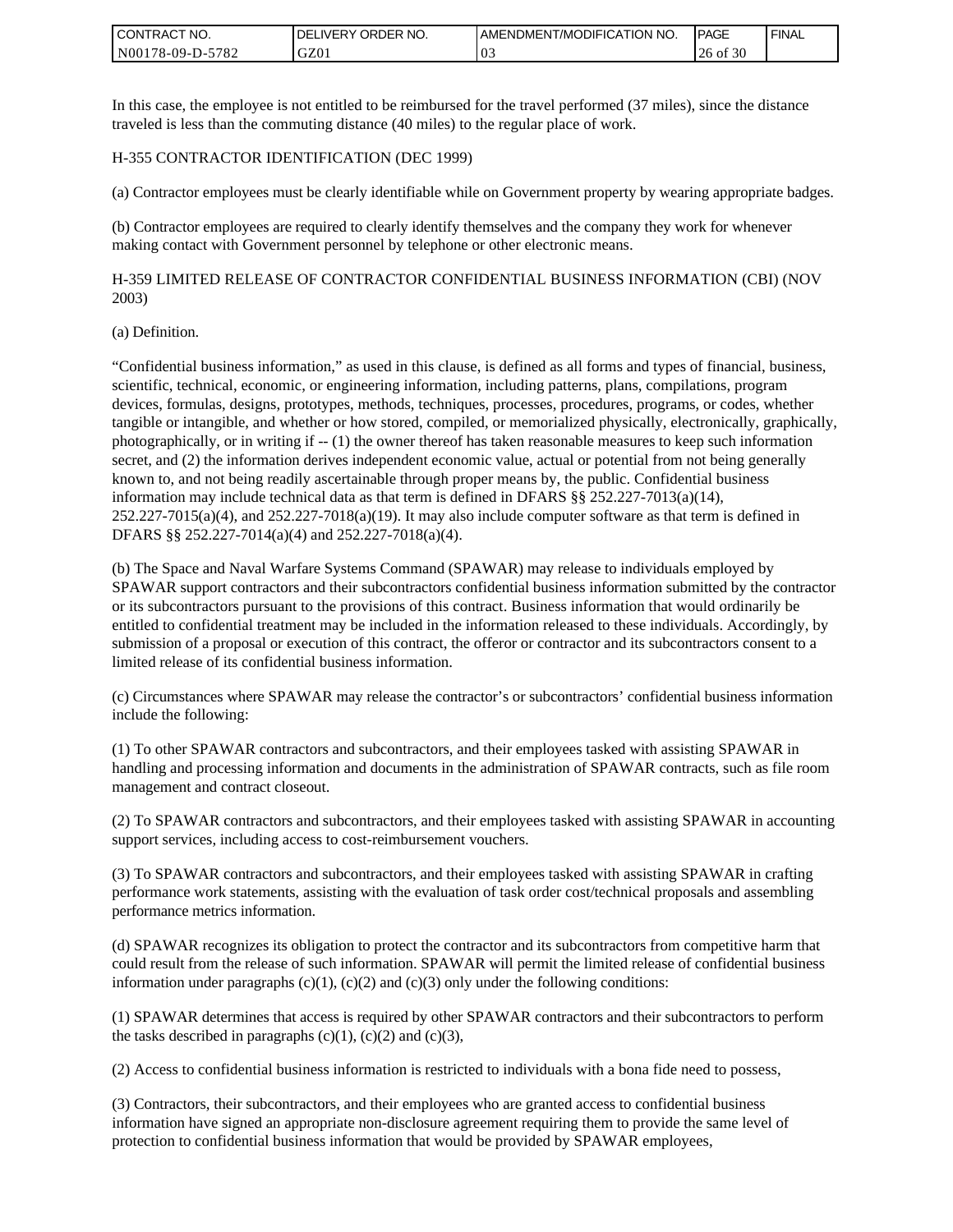| <b>CONTRACT NO.</b> | ' ORDER NO.<br><b>DELIVERY</b> | <b>I AMENDMENT/MODIFICATION NO.</b> | <b>PAGE</b> | <b>FINAL</b> |
|---------------------|--------------------------------|-------------------------------------|-------------|--------------|
| N00178-09-D-5782    | GZ01                           | U.,                                 | of 30       |              |

(4) Contractors and their subcontractors having access to confidential business information have agreed under their contract or a separate corporate non-disclosure agreement to provide the same level of protection to confidential business information that would be provided by SPAWAR employees, and

(5) SPAWAR contractors and their subcontractors performing the tasks described in paragraphs  $(c)(1)$ ,  $(c)(2)$  or  $(c)(3)$ have agreed under their contract or a separate non-disclosure agreement to not use confidential business information for any purpose other than performing the tasks described in paragraphs  $(c)(1)$ ,  $(c)(2)$  and  $(c)(3)$ .

(e) SPAWAR's responsibilities under the Freedom of Information Act are not affected by this clause.

(f) If SPAWAR satisfies the conditions listed in paragraph (d), the contractor and its subcontractors agree to indemnify and hold harmless the Government, its agents, and employees from every claim or liability, including attorneys fees, court costs, and expenses, arising out of, or in any way related to, the misuse or unauthorized modification, reproduction, release, display, or disclosure of confidential business information provided by the contractor to the Government.

(g) The contractor agrees to include, and require inclusion of, this clause in all subcontracts at any tier that requires the furnishing of confidential business information.

### ORGANIZATIONAL CONFLICT OF INTEREST (NAVSEA) (JUL 2000) (RESTATED FROM BASIC CONTRACT)

(a) "Organizational Conflict of Interest" means that because of other activities or relationships with other persons, a person is unable or potentially unable to render impartial assistance or advice to the Government, or the person's objectivity in performing the contract work is or might be otherwise impaired, or a person has an unfair competitive advantage. "Person" as used herein includes Corporations, Partnerships, Joint Ventures, and other business enterprises.

(b) The Contractor warrants that to the best of its knowledge and belief, and except as otherwise set forth in the contract, the Contractor does not have any organizational conflict of interest(s) as defined in paragraph (a).

(c) It is recognized that the effort to be performed by the Contractor under this contract may create a potential organizational conflict of interest on the instant contract or on a future acquisition. In order to avoid this potential conflict of interest, and at the same time to avoid prejudicing the best interest of the Government, the right of the Contractor to participate in future procurement of equipment and/or services that are the subject of any work under this contract shall be limited as described below in accordance with the requirements of FAR 9.5.

(d) (1) The Contractor agrees that it shall not release, disclose, or use in any way that would permit or result in disclosure to any party outside the Government any information provided to the Contractor by the Government during or as a result of performance of this contract. Such information includes, but is not limited to, information submitted to the Government on a confidential basis by other persons. Further, the prohibition against release of Government provided information extends to cover such information whether or not in its original form, e.g., where the information has been included in Contractor generated work or where it is discernible from materials incorporating or based upon such information. This prohibition shall not expire after a given period of time.

(2) The Contractor agrees that it shall not release, disclose, or use in any way that would permit or result in disclosure to any party outside the Government any information generated or derived during or as a result of performance of this contract. This prohibition shall expire after a period of three years after completion of performance of this contract.

(3) The prohibitions contained in subparagraphs  $(d)(1)$  and  $(d)(2)$  shall apply with equal force to any affiliate of the Contractor, any subcontractor, consultant, or employee of the Contractor, any joint venture involving the Contractor, any entity into or with which it may merge or affiliate, or any successor or assign of the Contractor. The terms of paragraph (f) of this Special Contract Requirement relating to notification shall apply to any release of information in contravention of this paragraph (d).

(e) The Contractor further agrees that, during the performance of this contract and for a period of three years after completion of performance of this contract, the Contractor, any affiliate of the Contractor, any subcontractor, consultant, or employee of the Contractor, any joint venture involving the Contractor, any entity into or with which it may subsequently merge or affiliate, or any other successor or assign of the Contractor, shall not furnish to the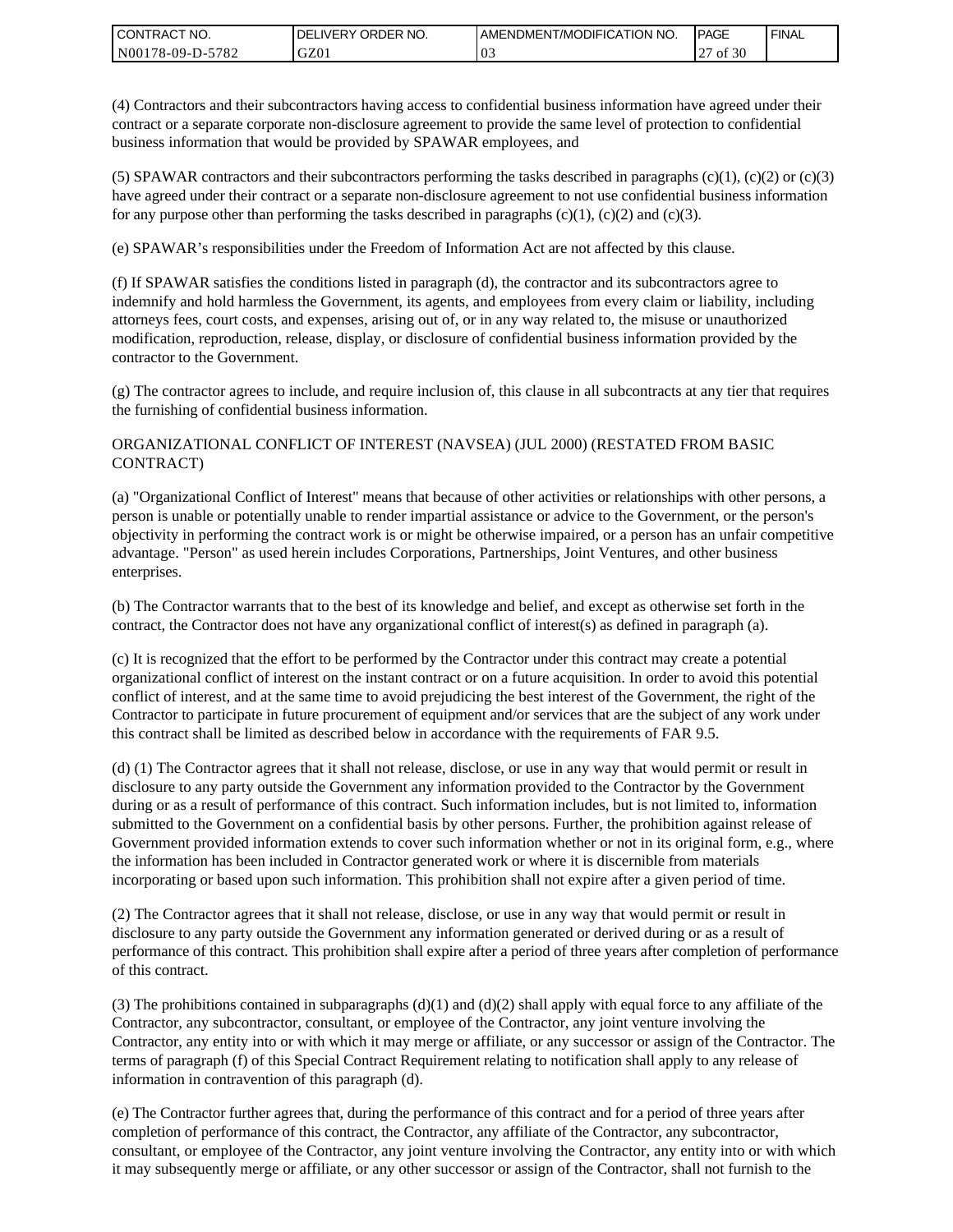| I CONTRACT NO.   | ' ORDER NO.<br><b>DELI</b><br>_IVERY | I AMENDMENT/MODIFICATION NO. | <b>IPAGE</b>        | <b>FINAL</b> |
|------------------|--------------------------------------|------------------------------|---------------------|--------------|
| N00178-09-D-5782 | GZ01                                 | vJ                           | c no<br>28<br>of 30 |              |

United States Government, either as a prime contractor or as a subcontractor, or as a consultant to a prime contractor or subcontractor, any system, component or services which is the subject of the work to be performed under this contract. This exclusion does not apply to any recompetition for those systems, components or services furnished pursuant to this contract. As provided in FAR 9.505-2, if the Government procures the system, component, or services on the basis of work statements growing out of the effort performed under this contract, from a source other than the contractor, subcontractor, affiliate, or assign of either, during the course of performance of this contract or before the three year period following completion of this contract has lapsed, the Contractor may, with the authorization of the SeaPort/Task Order Contracting Officer, participate in a subsequent procurement for the same system, component, or service. In other words, the Contractor may be authorized to compete for procurement(s) for systems, components or services subsequent to an intervening procurement.

(f) The Contractor agrees that, if after award, it discovers an actual or potential organizational conflict of interest, it shall make immediate and full disclosure in writing to the SeaPort/Task Order Contracting Officer. The notification shall include a description of the actual or potential organizational conflict of interest, a description of the action which the Contractor has taken or proposes to take to avoid, mitigate, or neutralize the conflict, and any other relevant information that would assist the SeaPort/Task Order Contracting Officer in making a determination on this matter. Notwithstanding this notification, the Government may terminate the contract/Task Orders for the convenience of the Government if determined to be in the best interest of the Government.

(g) Notwithstanding paragraph (f) above, if the Contractor was aware, or should have been aware, of an organizational conflict of interest prior to the award of this contract or becomes, or should become, aware of an organizational conflict of interest after award of this contract and does not make an immediate and full disclosure in writing to the SeaPort/Task Order Contracting Officer, the Government may terminate this contract/task orders for default.

(h) If the Contractor takes any action prohibited by this requirement or fails to take action required by this requirement, the Government may terminate this contract for default.

(i) The SeaPort/Task Order's Contracting Officer's decision as to the existence or nonexistence of an actual or potential organizational conflict of interest shall be final.

(j) Nothing in this requirement is intended to prohibit or preclude the Contractor from marketing or selling to the United States Government its product lines in existence on the effective date of this contract; nor, shall this requirement preclude the Contractor from participating in any research and development or delivering any design development model or prototype of any such equipment. Additionally, sale of catalog or standard commercial items are exempt from this requirement.

(k) The Contractor shall promptly notify the Contracting Officer, in writing, if it has been tasked to evaluate or advise the Government concerning its own products or activities or those of a competitor in order to ensure proper safeguards exist to guarantee objectivity and to protect the Government's interest.

(l) The Contractor shall include this requirement in subcontracts of any tier which involve access to information or situations/conditions covered by the preceding paragraphs, substituting "subcontractor" for "contractor" where appropriate.

(m) The rights and remedies described herein shall not be exclusive and are in addition to other rights and remedies provided by law or elsewhere included in the basic contract or this task order.

(n) Compliance with this requirement is a material requirement of the basic contract and this task order.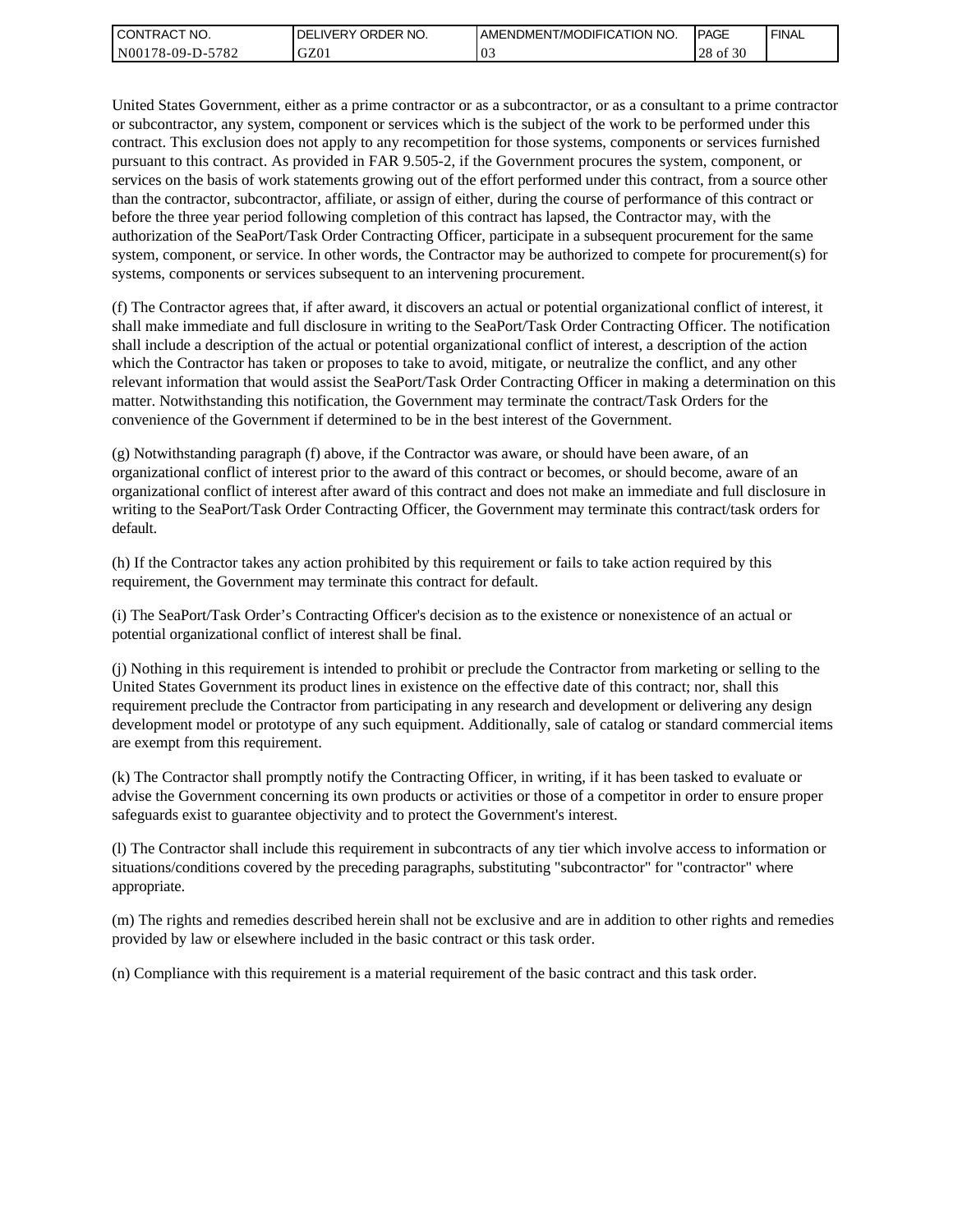| CONTRACT NO.     | NO.<br>ORDER<br>DELI<br>.IVERY | AMENDMENT/MODIFICATION NO. | <b>IPAGE</b>            | <b>FINAL</b> |
|------------------|--------------------------------|----------------------------|-------------------------|--------------|
| N00178-09-D-5782 | GZ01                           | v.                         | f 30<br>ാവ<br>`01<br>رے |              |

# **SECTION I CONTRACT CLAUSES**

### 52.217-9 OPTION TO EXTEND THE TERM OF THE CONTRACT (MAR 2000)

(a) The Government may extend the term of this task order by written notice to the Contractor on or before the expiration of the task order; provided, that the Government gives the Contractor a preliminary written notice of its intent to extend at least 60 days before the task order expires. The preliminary notice does not commit the Government to an extension.

(b) If the Government exercises this option, the extended task order shall be considered to include this option clause.

(c) The total duration of this task order, including the exercise of any options under this clause, shall not exceed five years.

### 52.219-14 LIMITATIONS OF SUBCONTRACTING (DEC 1996)

Authorized subcontractors:

Nortel Government Solutions, Inc

Mandex, Inc.

Planned Systems International, Inc.

Dependable global Solutions, Inc

Cyber Squared, Inc.